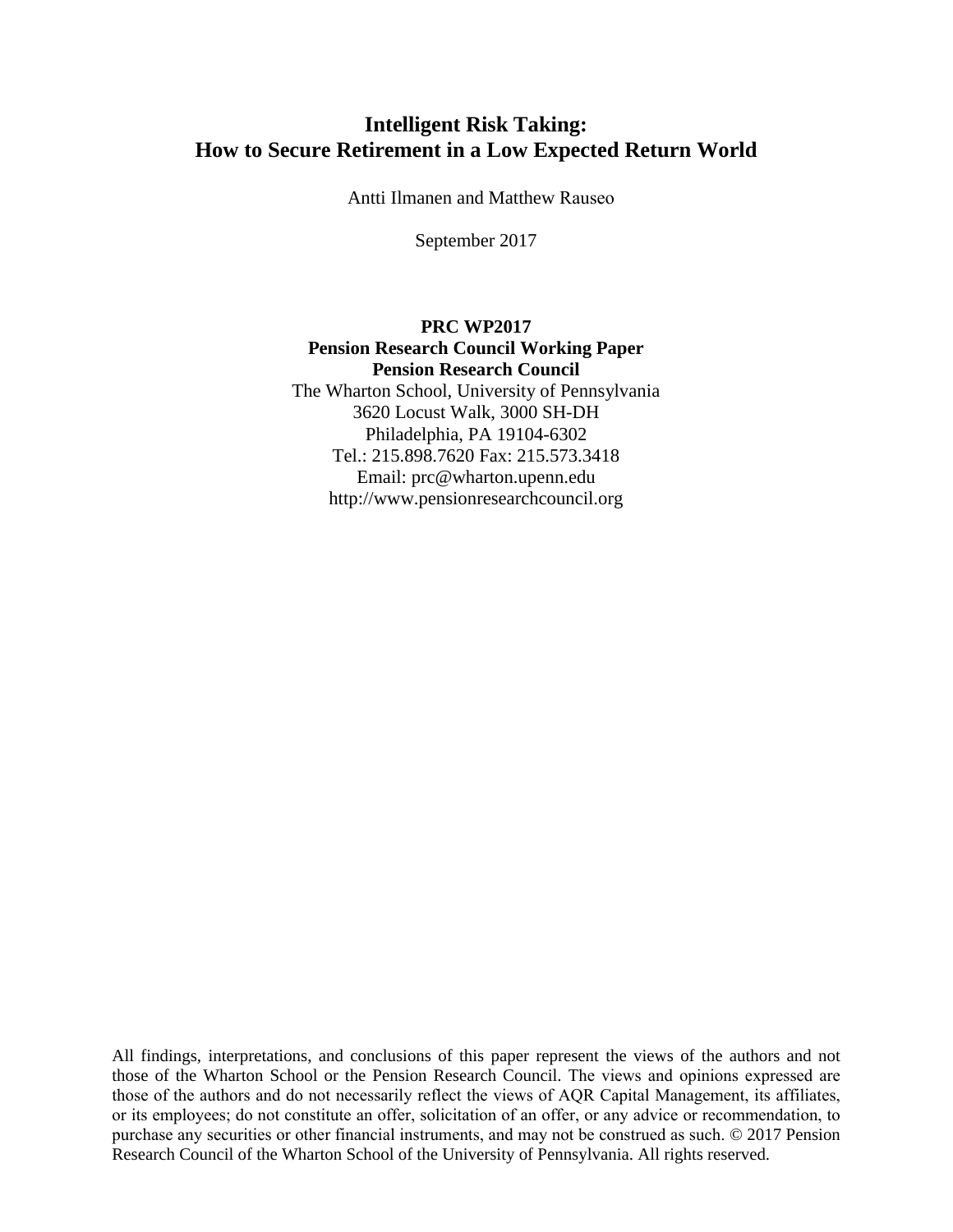## **Intelligent Risk Taking: How to Secure Retirement in a Low Expected Return Environment**

## Abstract

Retirement savers' ability to consume in retirement is a function of how much they save, how long they invest, and what those investments return over the lifecycle. In this chapter, we examine the rate of return needed to deliver a comfortable retirement based on current savings rates as well as intelligent ways to construct portfolios to achieve this rate of return. Based on reasonable longterm return assumptions, defined contribution portfolios as frequently constructed today are unlikely to achieve this required rate of return. By relaxing existing constraints and taking advantage of well-known and broadly accepted investment themes this required rate of return can be achieved with an exceptionally well-diversified portfolio, which may also lead to a more consistent portfolio across different economic environments.

Keywords: Defined Contribution, Target Date Funds, Alternative Risk Premia, Style Investing, Smart Beta, Risk Parity

## **Antti Ilmanen**

Principal Portfolio Solutions Group AQR Capital Management, LLC Email: [Antti.Ilmanen@aqr.com](mailto:Antti.Ilmanen@aqr.com)

**Matthew Rauseo** Vice President Defined Contribution AQR Capital Management, LLC Email: [Matthew.Rauseo@aqr.com](mailto:Matthew.Rauseo@aqr.com)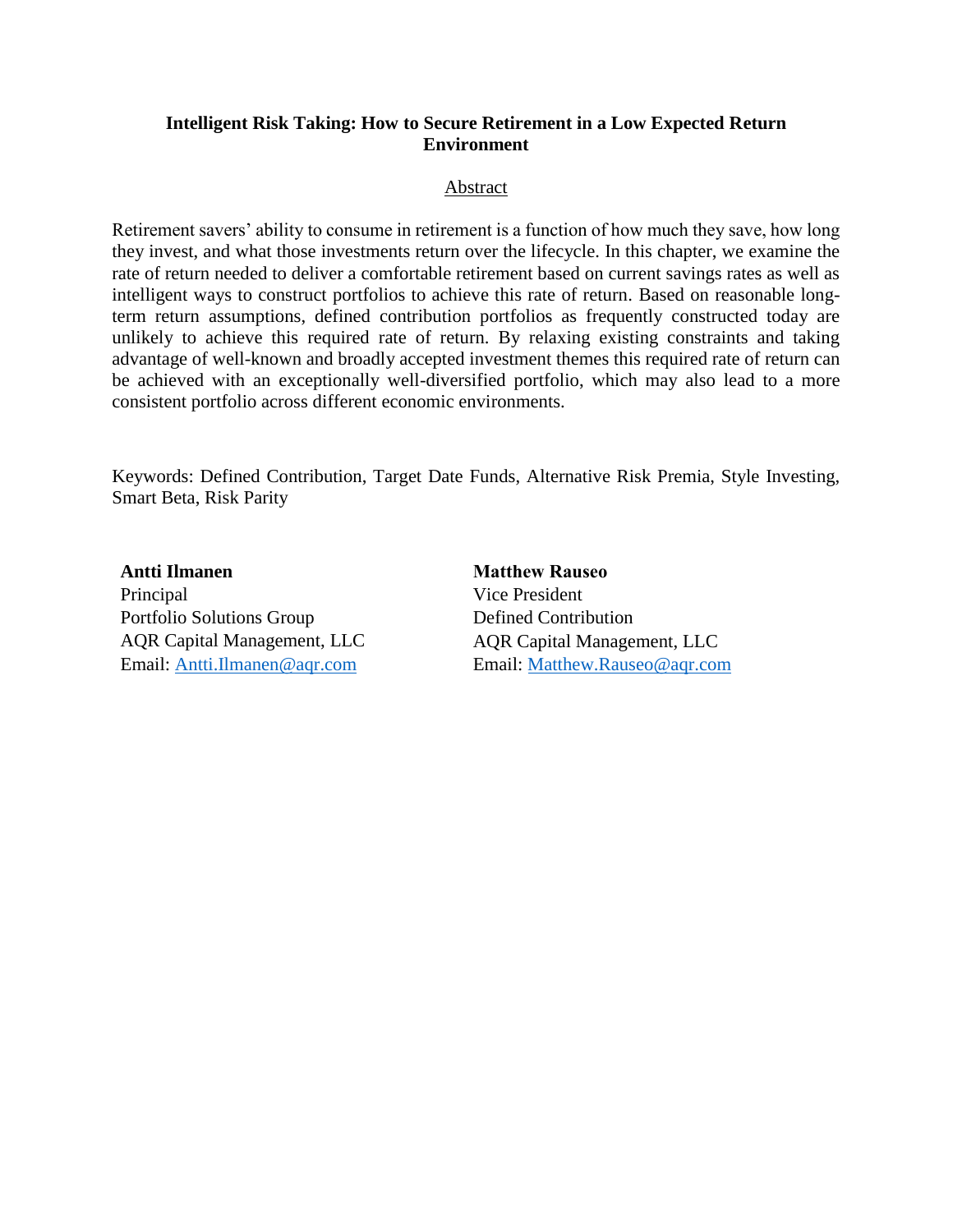Low market yields on stocks and bonds have historically led to depressed prospective returns for both asset classes. Today's low return environment makes it challenging for investors to meet their future liabilities. While this is true for all investors, from the most sophisticated institutions to individual investors saving for retirement, the impact of this low return environment on securing retirement is far less well understood.

In simplest terms, the liabilities of defined benefit (DB) pension plans can be thought of as what sponsors need to have on hand to meet the future retiree obligations. For decades, professional investors have been managing DB plan assets with an eye towards meeting future liabilities. By contrast, the same foresight has not always been used for employee-directed plans such as defined contribution (DC) plans. The liability that DC investors should be concerned with is their post-retirement consumption. DC plans are financed over time by a combination of employee and employer contributions as well as real investment returns on those contributions. Nevertheless, a secure retirement is the sole responsibility of the employee, not the retirement plan sponsoring the program. In our previous work we have explored ways DC plans might become more like DB plans in addressing this challenge (Ilmanen et al. 2017).

The economics of retirement saving are well-established. Post-retirement consumption is a function of three drivers: time, savings and real investment returns. Time represents the length of a participant's accumulation period, beginning when she starts saving for retirement and concluding when retirement begins. Time may also include the decumulation period of an uncertain length. (This chapter will not cover decumulation strategies, mortality pooling and related important topics.) Savings represents the periodic contributions made by both the participant and the plan sponsor. Savings can be expressed in dollars or in a rate (say, as a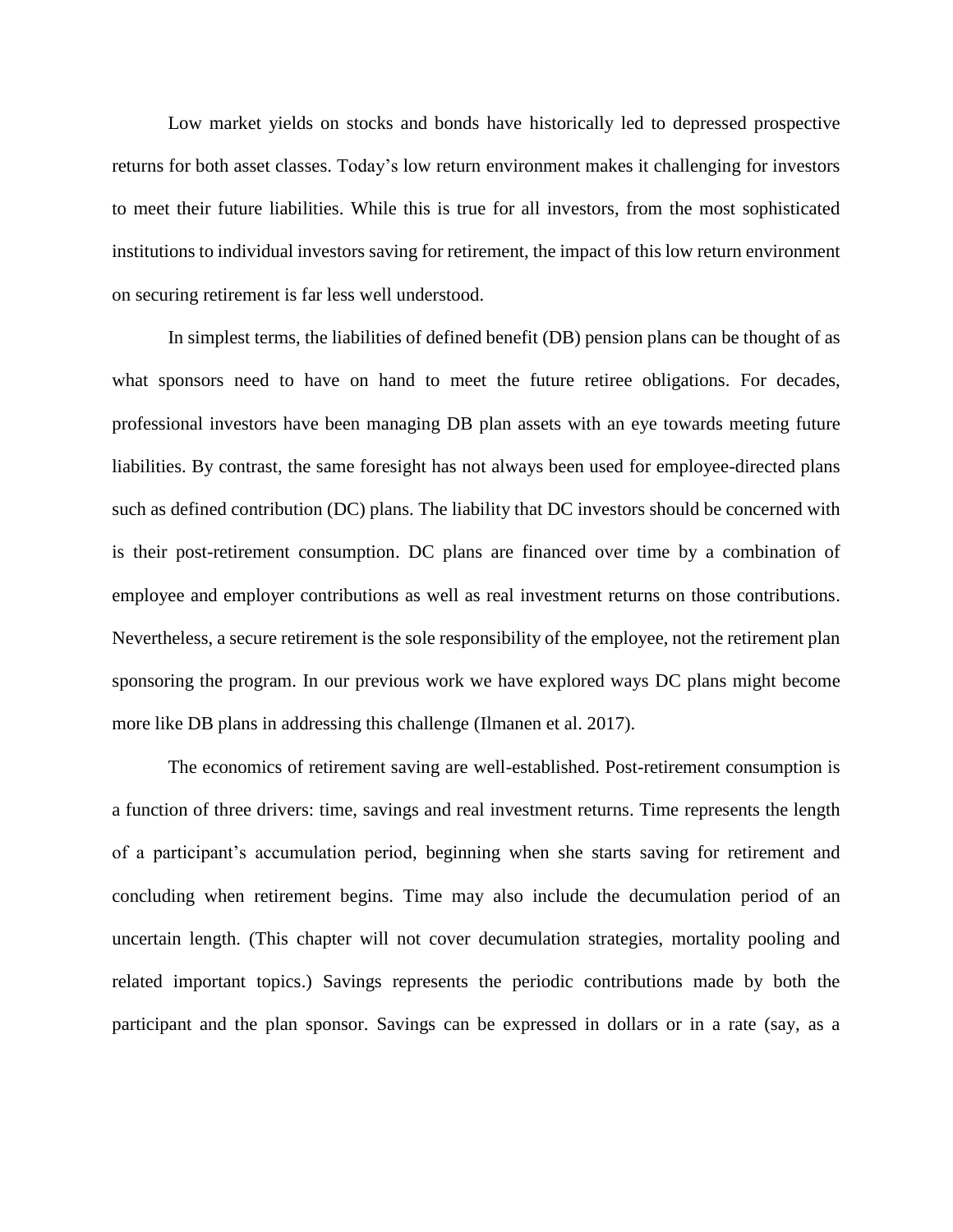percentage of income). Finally, the driver we focus on here is the real investment return generated by the investor's portfolio. This return reflects both portfolio holdings and market outcomes.

Of course there is no single DC portfolio, as participants have the ability to construct their own given the investment options their plan sponsor makes available. That said, DC portfolio strategies have tended to become more similar since the Pension Protection Act of 2006, which allowed for automatic enrollment into qualified default investment alternatives (QDIA). These are typically a pre-constructed diversified portfolio, resulting in a step toward better design and more efficient investing in DC plans. While Target Date Funds have shortcomings (Dhillon et al. 2016), this chapter focuses on intelligent ways to take investment risk in an effort to improve a DC portfolio's real investment return. Ultimately, the goal is to meet participant's liability, which is his or her target for post-retirement income.

#### **A Percent Saved is not a Percent Earned**

Our examination of how capital market returns shape a DC investor's ability to consume in retirement is informed by previous research (Ilmanen et al. 2016). There we showed that capital market returns have an outsized impact on saving accruals. Figure 1 shows the amount of DC savings needed to generate a 75 percent income replacement ratio (as a fraction of the final salary),<sup>1</sup> which is our proxy for a comfortable retirement at the typical retirement age of 65. Results cover a range of capital market environments. As one would expect, higher capital market expectations translate to lower required savings rates; however, the trade-off is not one-for-one. The amount of additional savings required to offset a one-percentage-point reduction in capital market expectations varies depending on the initial return expectations. For example, a decrease in returns from 5.5 to 4.5 percent requires a savings increase of 3 percent, while a decrease from 4.5 to 3.5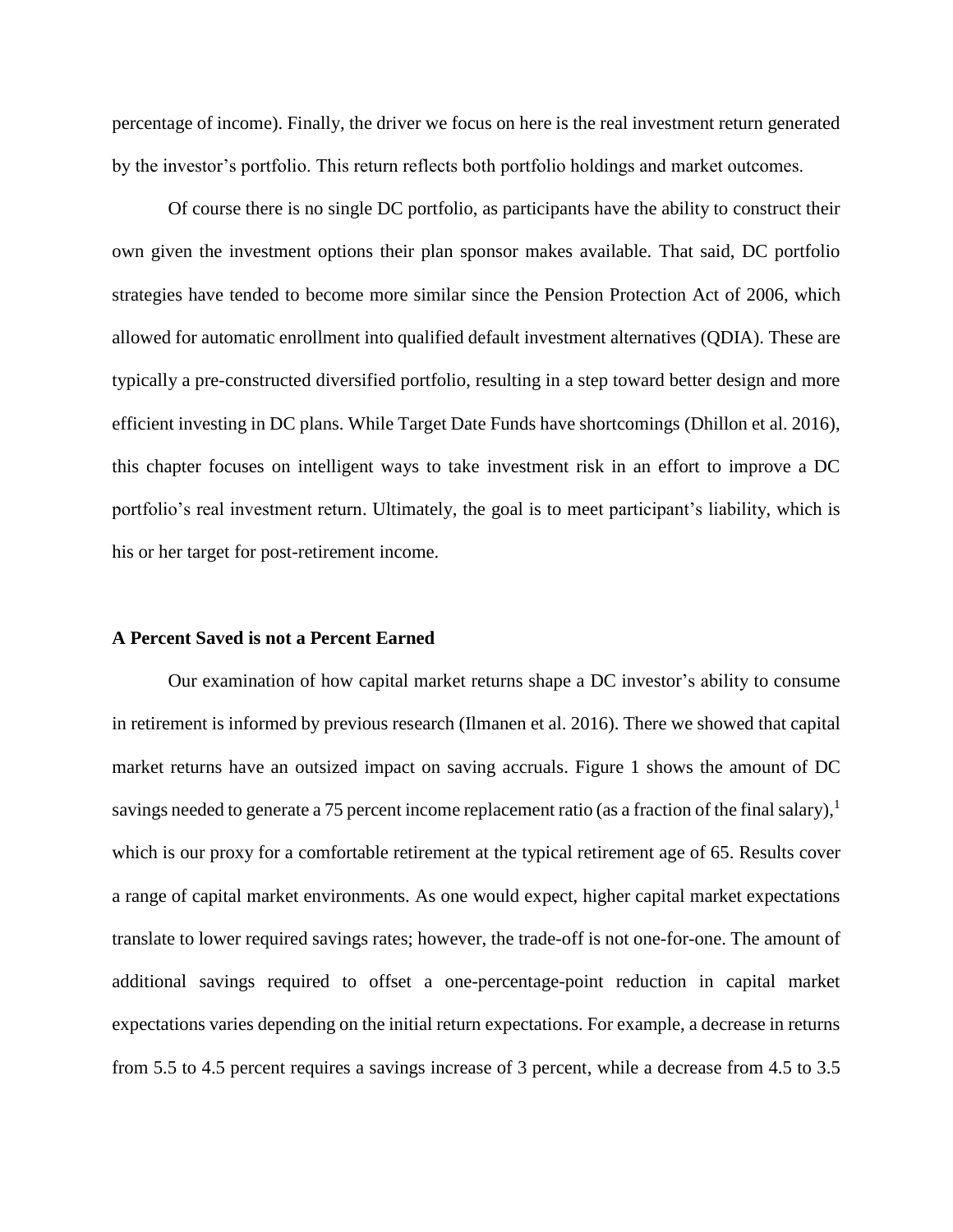percent requires 4 percent additional savings to meet the same income replacement goal of 75 percent.

#### *Figure 1 here*

The key point here is not the nonlinearity, but the steep negative slope. Although these are estimates, the takeaway is that participants would have to save meaningfully more to achieve the same goal, all else equal, in order to compensate for the prospectively low capital market returns,. Based on today's typical 9 percent savings rate among DC savers, participants need to achieve a real return in excess of 5 percent annually on their investment portfolios to retire comfortably. Much of the DC literature in the past has happily assumed such return prospects because they were broadly consistent with past realized return experience. But looking ahead, such 'rearview mirror' expectations ignore the fact that starting yields are much lower today. Moreover, both past stock and bond returns have been boosted by windfall gains in recent decades (and since 2009). Additionally, low expected returns may have greater consequences than reduced savings accruals. Cahill and Quinn (2018) explore how lower future returns may lead to higher savings in nonretirement accounts and Social Security benefits being claimed later in people's life.

#### **What Returns Will the Future Hold?**

Predicting future market returns is notoriously difficult, and even the most reliable forecasting methods have limited predictive power (Zhou 2010). Therefore, a healthy dose of skepticism should be present when considering return forecasts over a 40 or 60 year period. That said, we believe that at current market yields and valuations, it is unlikely that DC portfolios will achieve a real return close to what was experienced in the past and is needed for participants saving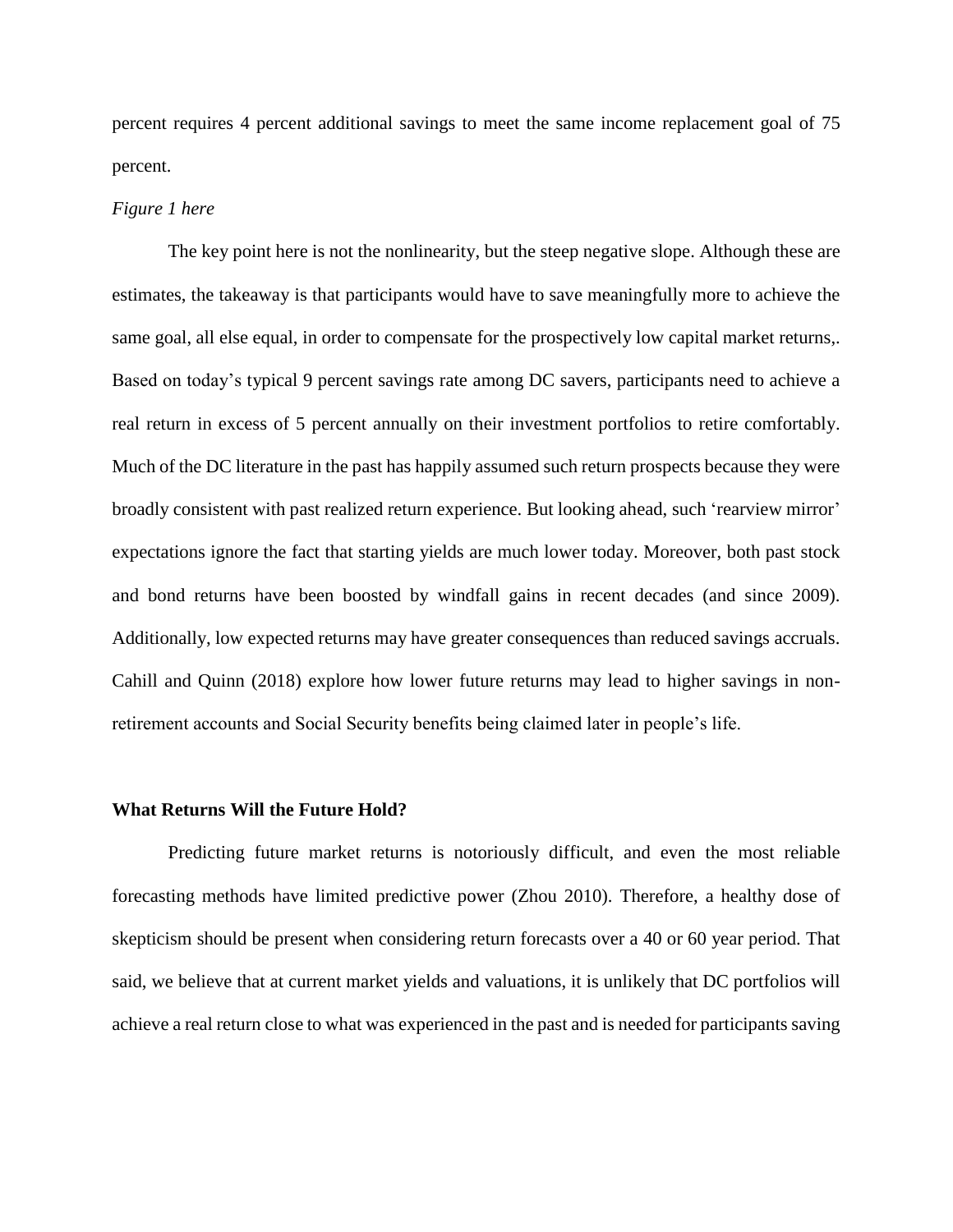9 percent annually over the course of their careers to generate adequate consumption in retirement, especially when investing in traditional DC portfolios.

Figure 2 shows the prospective real yield on a US 60/40 stock and bond portfolio going back through time. We believe this is a reasonable proxy for long-term real returns. This estimate of the real equity return is a simple average of the Shiller earnings yield (which uses smoothed 10 year earnings) and an estimate based on a basic dividend discount model (the sum of dividend yield and 1.5 percent to account for the trend real rate of growth of dividends per share, assuming no change in valuations). The real bond yield is the 10-year Treasury yield adjusted for expected inflation (based on economist consensus forecasts in recent decades and based on statistical estimates before survey data is available). During much of the  $20<sup>th</sup>$  century, expected as well as realized, long-term real returns for a 60/40 portfolio frequently exceeded the 5 percent return required for today's savings environment. But today's expected real returns fall short of the 5 percent bogey, and they are among the lowest seen in history (at 2.2% in Figure 2).

### *Figure 2 here*

While we believe that such current yield measures have limited ability to predict near-term returns, they may be reasonable anchors for realized future returns over the next decade. Extrapolating our view for the next decade to accommodate an entire savings and retirement window, we anticipate that future returns will be closer to 3.5 percent for a global 60/40 stock and bond portfolio. This multi-decade expectation assumes some increase in starting yields beyond the next decade. Even for the first decade, our expected returns could be somewhat higher than shown in Figure 2, because non-US stocks have higher yields than US stocks, and global fixed income should include credit spreads on non-government bonds as well as so-called rolldown gains.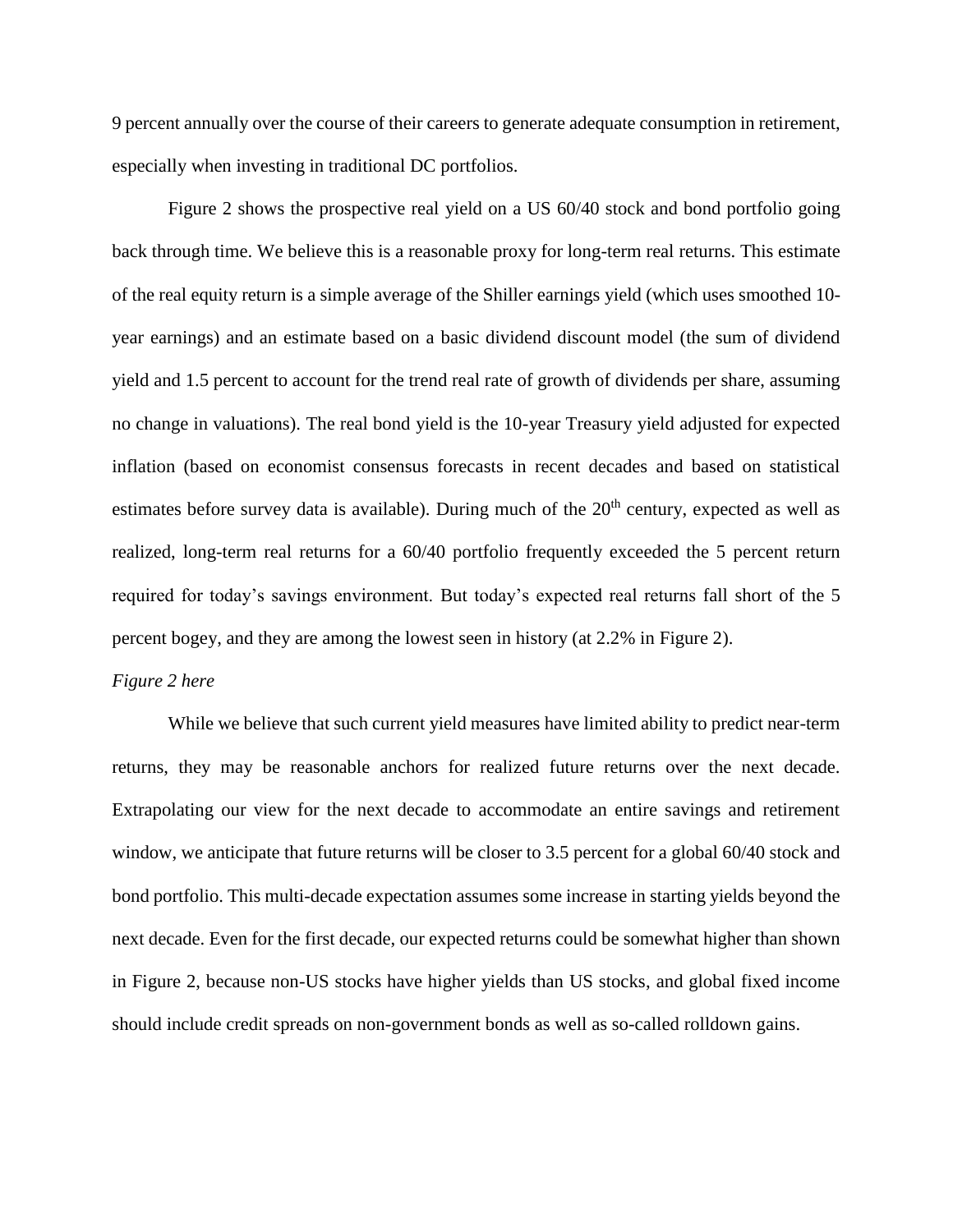#### **Savings, Time, and Returns**

For DC investors to achieve a comfortable retirement in a world with around 3.5 percent expected real return, they need to be saving at least 15 percent<sup>2</sup> rather than the 9 percent participants are currently saving, on average.<sup>3</sup> When post-retirement consumption is the objective, either savings rates must be raised, the length of time participants contribute and earn investment returns must be lengthened, or investment returns must be increased. We next briefly summarize how the inputs related to each have changed in recent years, to improve participants' potential for retirement income.

**Time.** Retirement plan sponsors have recently sought to lengthen the accumulation phase through automatic enrollment, which allows employers to automatically place new employees in a retirement plan. As a result, the percentage of plans adopting auto enrollment increased from 10 percent in 2006 to 41 percent in 2015 (Vanguard 2016). For participants who start active retirement saving late in life, other strategies may be needed, including making most of their social security benefits. 4

**Savings**. Retirement plan sponsors have also begun taking advantage of findings from behavioral finance that help encourage participants increase savings (Wurtzel 2015). Despite these efforts, however, participant savings rates have not improved much. Indeed, savings rates inclusive of the matching contribution fell from 10 percent to 9 percent since 2011 (Vanguard 2016; Blanchett et al. 2018).

**Investment returns**. There has also been some limited innovation related to Target Date Funds. From a broad asset allocation perspective, the asset class allocation along the glide path has been largely unchanged. Slight increases in equity exposure have been seen for mid-career investors, but young savers and near-retirees have not changed their asset allocation much. Few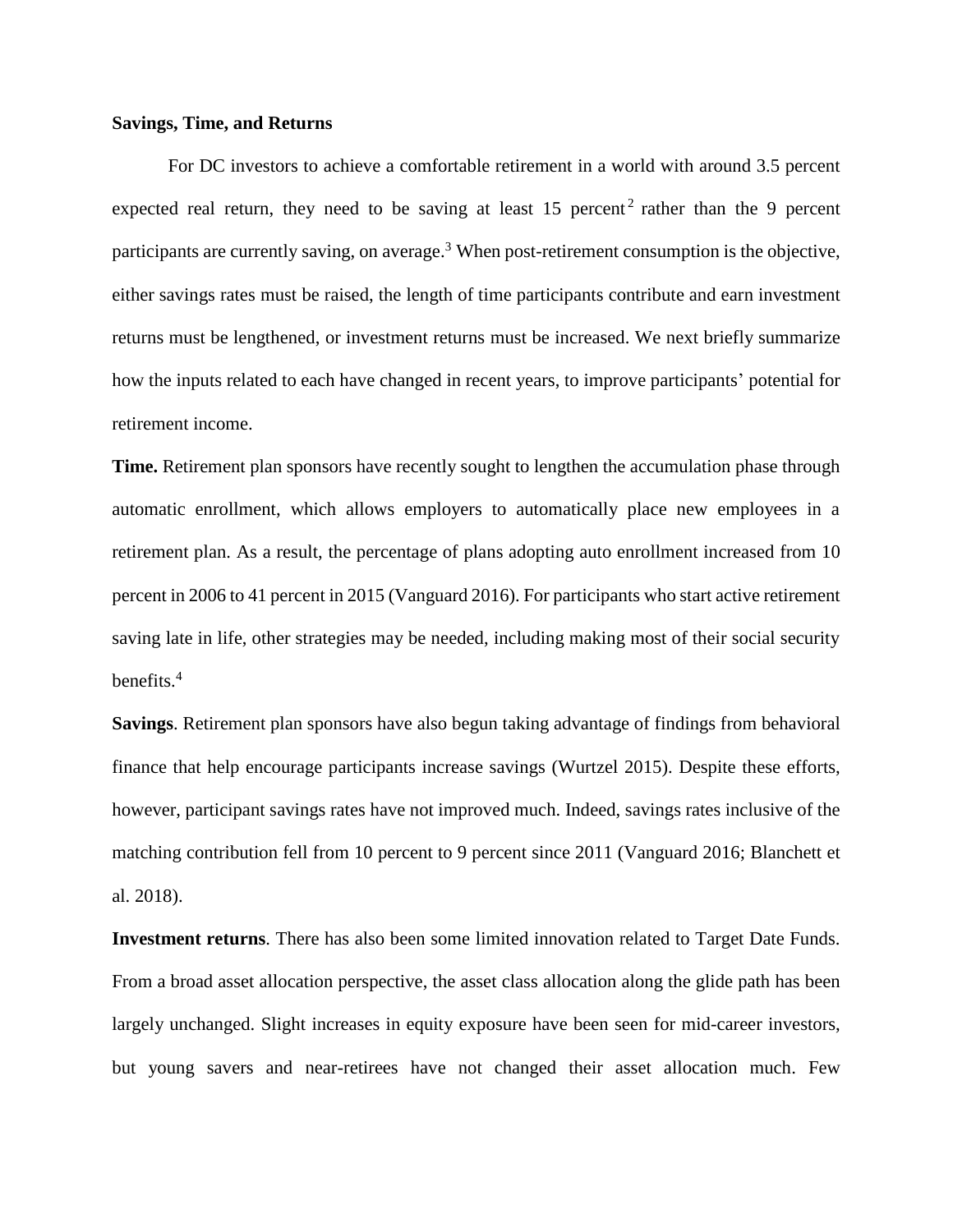enhancements have been added to date to the investment strategies in Target Date Funds, such as alternative asset classes or strategies adopted by institutional pension plans and endowments (Morningstar 2017). Thus, it seems that investment returns is one area ripe for innovation.

#### **Examining the DC Investors Tool Box**

Investors have a broad range of tools available to harvest returns, with the most-recognized being the traditional asset classes of stocks and bonds. Stocks can harvest the equity risk premium, and bonds capture the term and credit premium. These traditional asset classes have long dominated DC investors' asset allocations in traditional ways. Fund menus include market capweighted, benchmark-centric strategies, that are either passively managed or utilize discretionary active managers. They are most frequently funded by cash rather than taking advantage of more capital efficient techniques like leverage. These traditional ways also limit holdings exclusively to long positions, rather than taking advantage of the ability to express negative views on securities by selling them short. Importantly, this no-shorting constraint rules out the ability to utilize marketneutral strategies designed to generate absolute returns without exposure to general equity and fixed income markets.

Such traditional investments implemented in traditional ways generate several benefits. Their efficacy as return drivers has been understood for decades, so they are the most conventional way to harvest risk premia. They are also relatively liquid and in this modern age of index funds, they can be accessed at very low cost to the investor. Indeed, cap-weighted indices are the only strategies that can be held by everyone at the same time.<sup>5</sup> Additionally, stock and bond returns are often only loosely correlated, providing solid building blocks for a portfolio.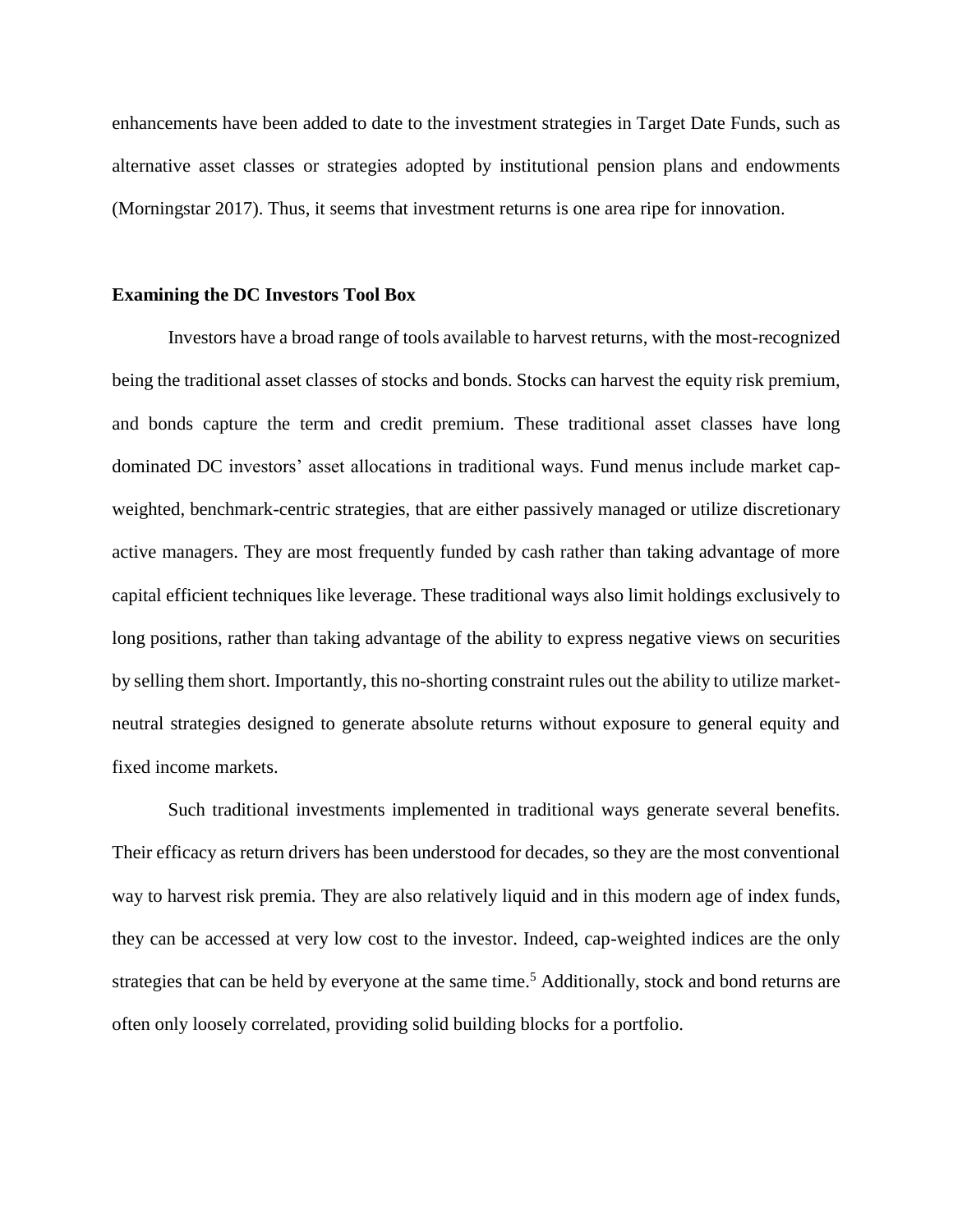Yet this approach also has several disadvantages. One is that, when combined in any typical equity-centric portfolios, the resulting asset allocation is undiversified. Superficially, this may not seem true when viewed through the lens of how the capital is allocated. But viewed through a risk allocation lens, a 50/50 capital split between stocks and bonds loads most of the portfolio risk onto equities. This is because equities usually have three times more volatility than bonds. So what may appear to be diversified may, in fact, imply extreme risk concentration and occasionally sharp drawdowns. Bad times like 2008 can, in turn, lead retirement savers to capitulate near the market bottom. Better risk diversification allows for higher risk-adjusted returns (Sharpe ratios) and can reduce the likelihood of ill-timed capitulations. The benefits of a higher Sharpe ratio portfolio can be realized either through the same expected return and lower corresponding portfolio volatility, higher expected return and the same corresponding portfolio volatility, or some mixture of the two.

In the current low expected return environment for stocks and bonds, in which a 5 percent real return would require holding a highly risky all-equity portfolio, it arguably makes more sense to take Sharpe ratio improvements in the form of higher expected returns, while maintaining the same aggregate portfolio risk. In other words, the question is how investors might take risks more intelligently and efficiently when seeking to earn the 5 percent annual real return they need for a comfortable retirement at current savings rates.

#### **Incorporating Intelligent Investing**

We challenge the traditional approach to DC investing so as to improve expected return by (1) examining ways to allocate to traditional assets classes beyond market cap-weighted exposure, (2) more fully realizing the benefits of diversification by incorporating leverage, and (3) increasing the opportunity set by allowing for the shorting of unattractive securities (e.g. allowing for market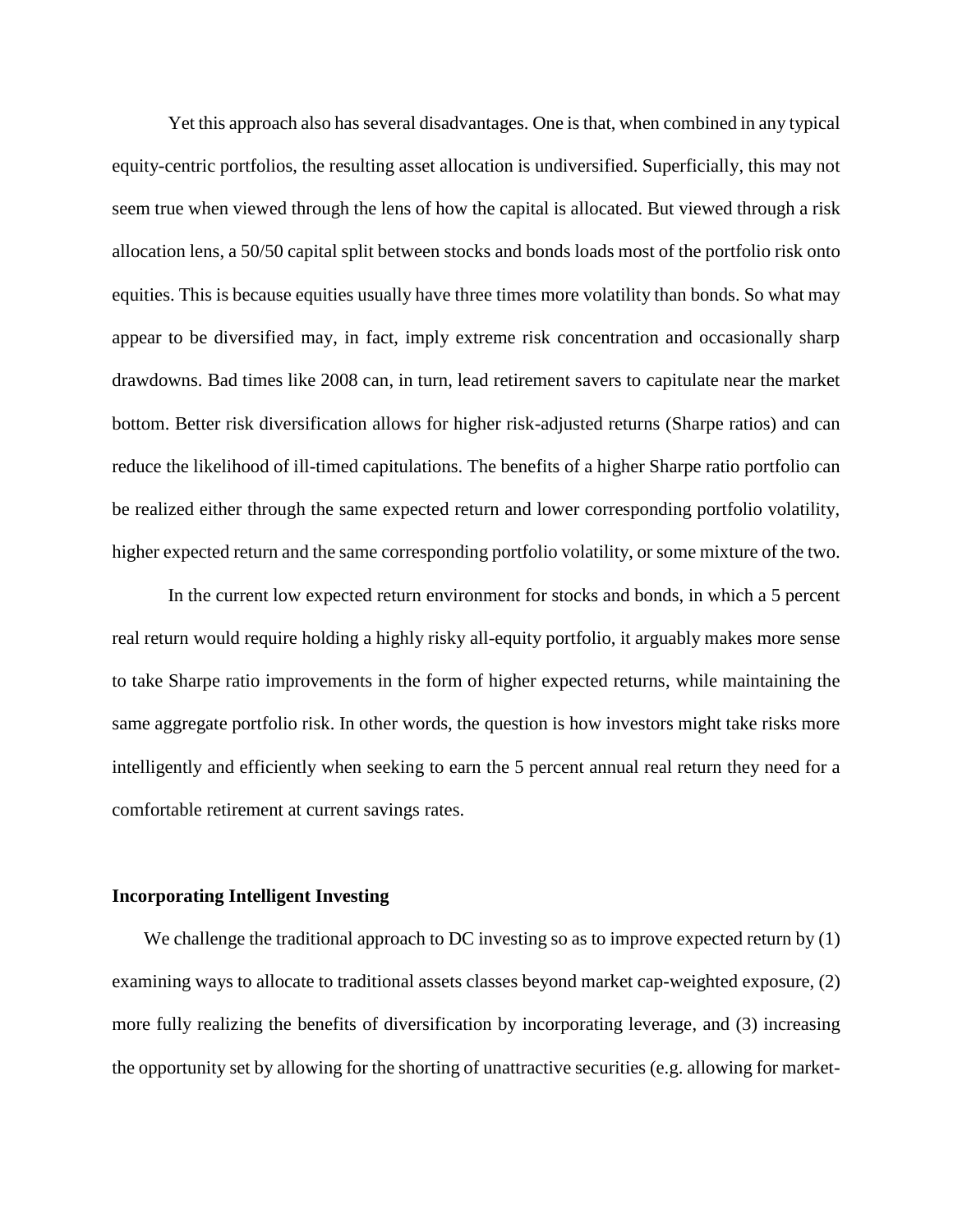neutral strategies). To do so, we consider three additional types of investment strategies for inclusion in a DC investor's asset allocation.

**Long-only style-tilted strategies.** Sometimes referred to as 'smart beta,' this approach is based on well-known and generally accepted styles that have been shown in and out of sample to outperform market cap-weighted portfolios. An integrated strategy which overweights securities based on the attributes or styles that research has been shown to deliver positive excess return over time. In addition to positive excess return, these classic style exposures are backed by strong economic reasoning and out of sample evidence. For equities, those styles are value, momentum, and defensive. For fixed income, we also include carry. It may be reasonable to expect lower excess returns in the future from these tilts than historical evidence suggests. Specifically we assume that global style-tilted equities provide one percent incremental net return relative to capweighted global equities, while global style-tilted fixed income can outpace issuance-weighted global fixed income by about 0.75 percent net (Frazzini et al. 2013; AQR 2016).

**Risk parity strategies.** Risk-based diversification seeks to generate both higher and more consistent returns across potential economic environments compared to a traditional portfolio. A risk parity approach allocates equal risk weight to each of the underlying asset classes, which for a DC portfolio can include global stocks, global bonds, and inflation-sensitive assets (both commodities and inflation linked bonds). Risk parity is based on the observation that the riskadjusted returns of traditional asset classes are more similar than they are different, so investing in each asset class is beneficial because these offer complementary performance in different economic environments. Risk parity portfolios hold a better combination of market exposures by including greater nominal exposure to low-risk asset classes and then moderately levering the portfolio to the desired risk level. Acknowledging the low expected return environment, we assume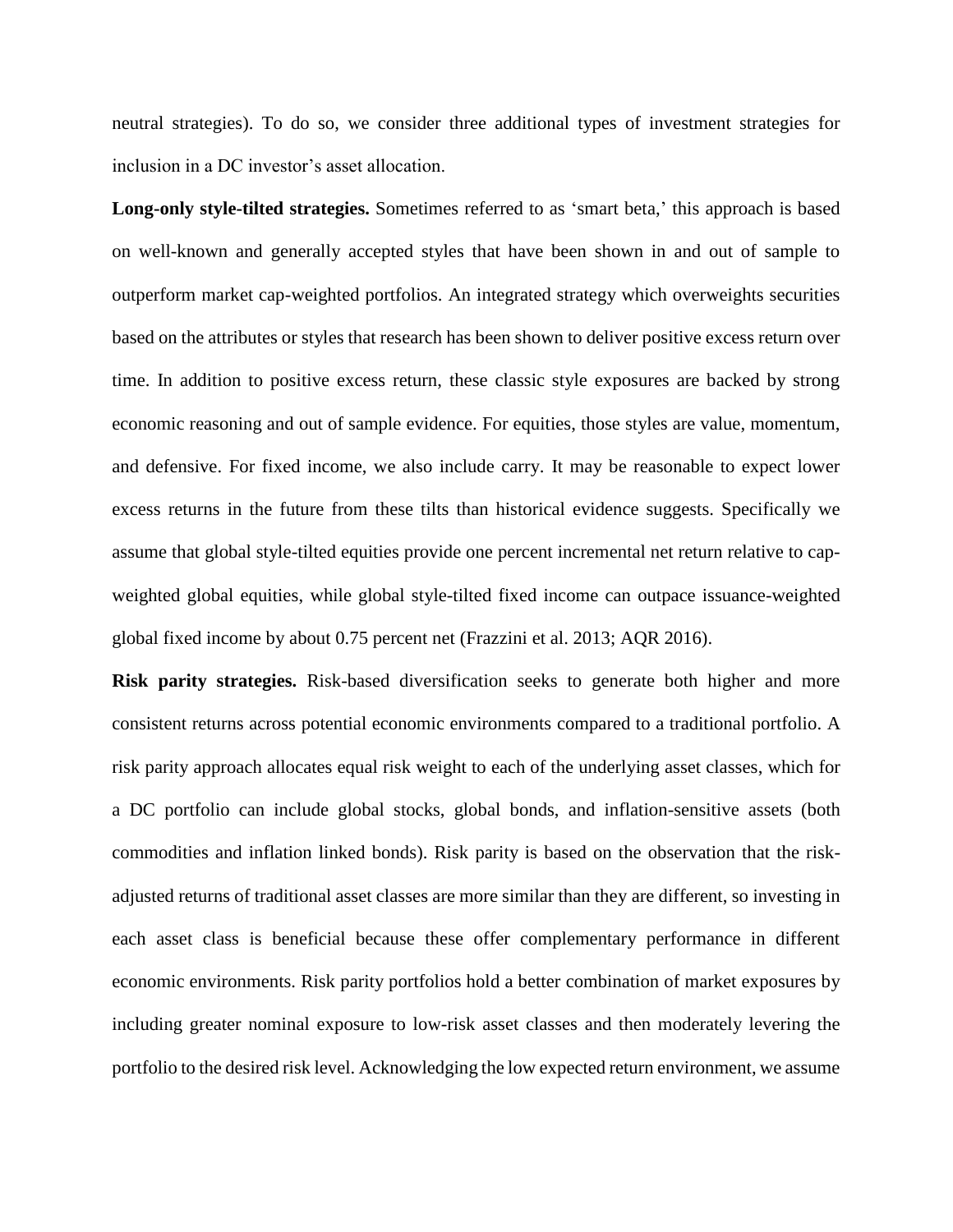that a risk parity portfolio with 10 percent volatility will earn 4.6 percent annual real return net of fees over the long run, and the gross leverage utilized will be 2.25, on average (Hurst et al. 2010). **Alternative risk premia.** The alternative risk premium approaches a cousin to long-only styles. As before, it seeks to capture exposure to the classic styles discussed above. But instead of holding a long-only portfolio where the style exposure is blended with traditional market beta, it involves a long/short portfolio applied in a more balanced way, across a diversified set of asset classes including stocks, bonds, equity indexes, and currencies. The advantage of capturing long/short style exposures is that the resulting portfolio can be engineered to be market-neutral, with each independent style and asset class combination having low correlation to the others. These low correlations provide an exceptional diversification benefit that has been shown in and out of sample to deliver consistent long-term performance unrelated to traditional stocks and bonds. The styles utilized are value, momentum, carry, defensive, and trend. A diversified portfolio of marketneutral style premia can be especially resilient across a range of macroeconomic environments. In contrast, long-only portfolios (such as 60/40) tend to perform well amidst strong growth and low inflation, but they underperform in times of weak growth and high inflation (Ilmanen et al. 2014). It is again reasonable to expect somewhat lower future returns than historical evidence suggests, we assume that a portfolio of integrated long/short styles applied across the above set of asset classes with 9 percent volatility will generate 6.2 percent real return net of fees per year and utilize gross leverage of 5.75, on average (Asness et al. 2015; Moskowitz et al. 2012).

#### **About Leverage**

US DC plan sponsors have typically been leverage-averse. <sup>6</sup> Nevertheless, other institutional investors have embraced moderate use of leverage as a valuable portfolio management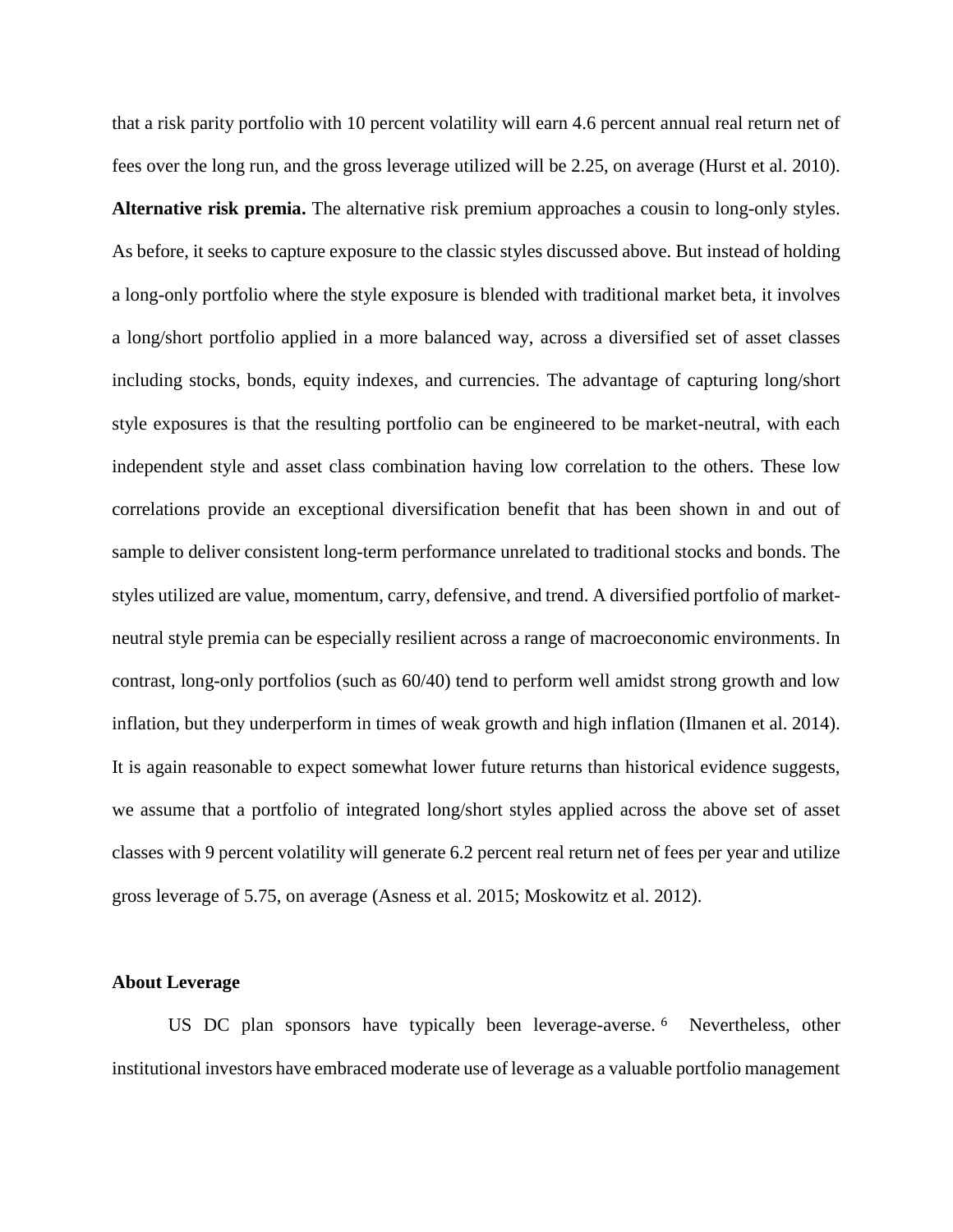tool to improve portfolio performance by increasing returns and/or by improving diversification and reducing risk concentration. That said, the use of leverage comes with risks that must be considered. Leverage magnifies exposures, and transaction costs can be high when bid-ask spreads are wide. Additionally, if an investor has inadequate cash reserves amidst falling asset prices, collateral requirements may force the investor to unwind the positions at inopportune times. Derivatives, which are often the type of security utilized to gain leveraged exposure, introduce risks of their own, specifically counterparty risk. This is the risk that the counterparty on the other side of the trades' credit deteriorates, or they cannot make good on their obligations; the use of exchange-traded futures can mitigate this risk.

These risks can be kept manageable by holding sufficient un-invested cash and sound risk management practices in levered strategies, and by applying leverage only on part of the overall portfolio. While these risks are real, prudent use of leverage through commonly traded derivatives can help investors achieve a more efficient risk diversification. Given that many investors tend to desire little or no leverage, we will only consider portfolios with limited embedded (that is, asset manager use of) leverage – gross holdings comprising less than twice the portfolio's unlevered assets – and recognize that even this may be difficult for many investors to pursue given leverage constraints (Asness et al. 2010).

#### **Analysis of Stepwise Portfolio Improvements**

To illustrate these concepts, we assume that the baseline DC portfolio has a global 60/40 stock and bond allocation. While this is a simplification, we note that most DC plan sponsors utilize Target Date Funds (TDF) as Qualified Default Investment Alternatives, and TDFs are the fastest growing investment option within DC plans. Target Date Funds are typically multi-asset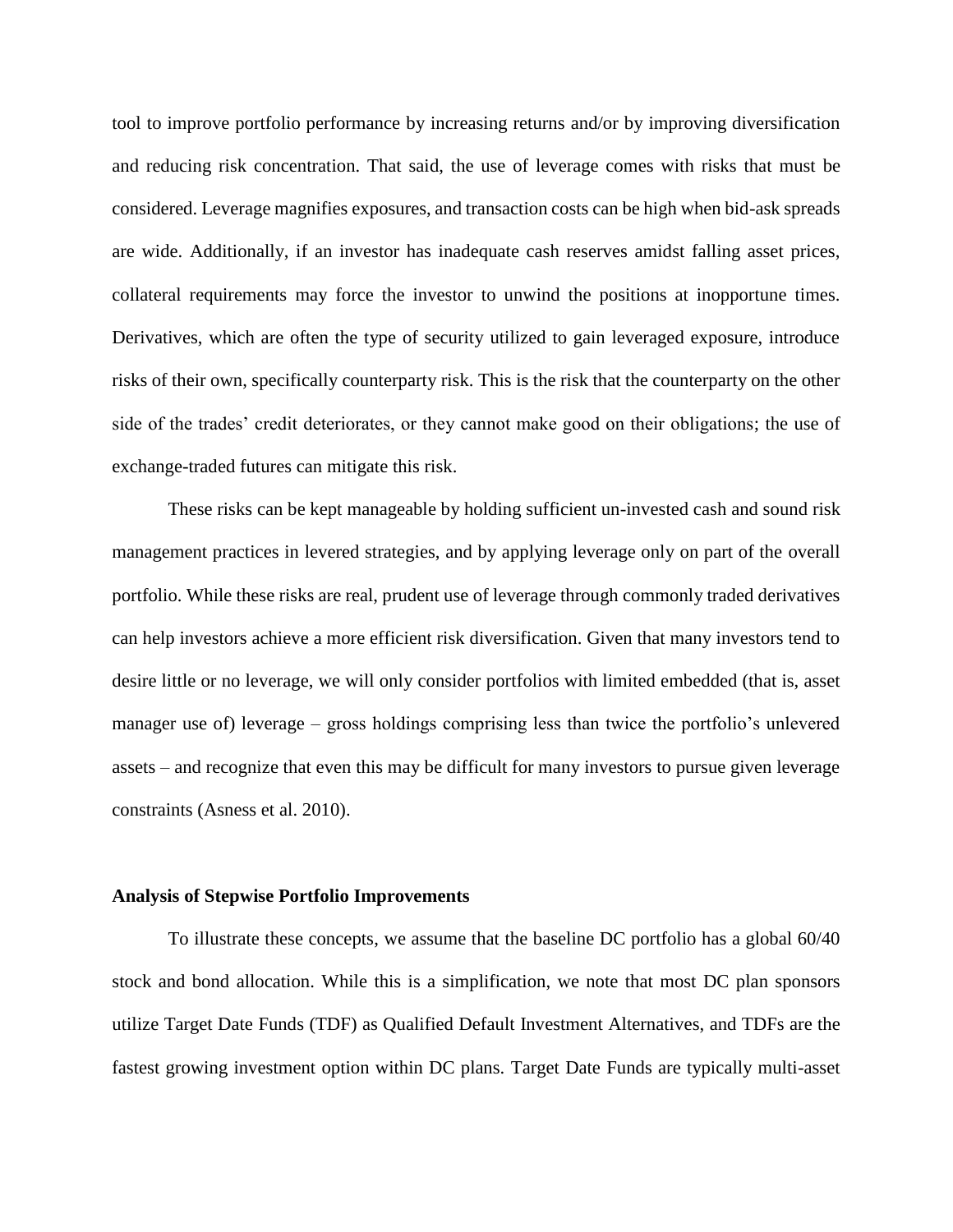class portfolios diversified between stocks and bonds, with large allocations to stocks in the early years of one's working life and gradually rising fixed income allocations later in life. While the exact composition of these funds varies by provider, a dollar-weighted average of the asset mix is generally close to a 60/40 portfolio.<sup>7</sup>

It should be noted that all of the enhancements we consider can also be incorporated into a TDF menu with similar benefits to the investor. In fact, a global 60/40 portfolio is generally very similar to a 2025 vintage TDF, since that vintage's asset allocation holds roughly 61 percent equity and 39 percent fixed income (Morningstar 2017). Our goal is show how the three types of investment strategies described above can help participants improve their outlook for adequate consumption in retirement, while targeting the same aggregate portfolio volatility as the baseline DC portfolio. We show how adding long-only style tilts to a cap-weighted portfolio improves the portfolio's expected real return. Then we examine how further additions of risk parity and alternative risk premia improve the portfolio's expected real return. In each case, we will constrain the amount of leverage utilized in an attempt to account for DC plan sponsors' inability or unwillingness to incorporate leverage. Finally, we solve for a portfolio that minimizes leverage while achieving a 5 percent expected rate of real return, is consistent with what a DC plan participant needs to earn over a life cycle to achieve a comfortable retirement while saving 'only' 9 percent of salary income. We believe a 3.4 percent expected real return is a reasonable approximation of what may be earned over multiple decades if a DC portfolio is invested in market cap-weighted equity index funds and issuance-weighted fixed income index funds. The assumptions used for all portfolio combinations can be found in Table 1. These stylized assumptions represent plausible estimates for a well-executed strategy in each context.

*Table 1 here*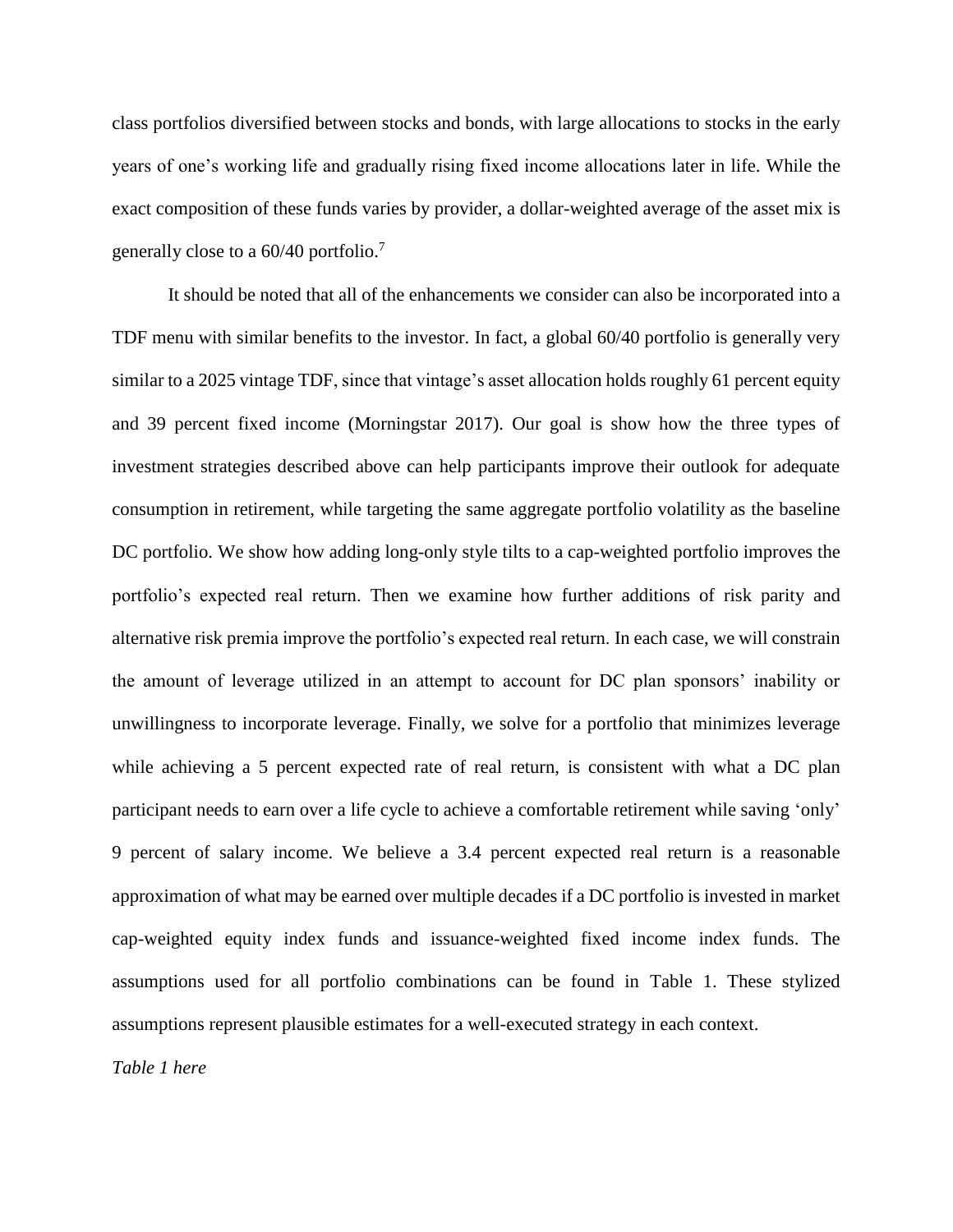In the event a plan sponsor believes it can identify active managers who have the skill to generate alpha, the 3.4 percent real return can be augmented. Nevertheless, alpha is often elusive, expensive, and derived from an idiosyncratic investment process whose merits are hard to identify in advance. Each of our three proposed solutions represents ways to potentially generate additional return, so they are 'alpha' to the investor as long as they are underrepresented exposures within their portfolios; yet they are not idiosyncratic return sources. Rather, they are backed by scientific evidence identifying each of these premia as persistent and systematic sources of return that we believe can be harvested over the long term.

To demonstrate the possible performance impact for investors from the three proposed solutions, we first add long-only style-tilted strategies to replace the market cap-weighted equity index funds and issuance-weighted fixed income index funds. This maintains the same 60/40 allocation between stocks and bonds, resulting in estimated portfolio volatility of 9.4 percent and expected real return of 4.3 percent. In this portfolio, while maintaining the no-leverage and noshorting constraints, we have enhanced annual returns by 0.9 percent net of fees. These results appear in Table 2, for Portfolio 1.

### *Table 2 here*

Next, for Portfolio 2, we relax the no-leverage constraint and allow Risk Parity to be included within the solution. To do this, we run an optimization to maximize expected real return while maintaining the same 9.4 percent expected portfolio volatility and constraining gross leverage to 1.25. Under these conditions, a 51 percent allocation to style-tilted equities, a 29 percent allocation to style-tilted fixed income, and a 20 percent allocation to risk parity improves expected annual real returns to 4.4 percent net of fees. (The optimal allocation for risk parity would be higher, were it not for the leverage constraint.)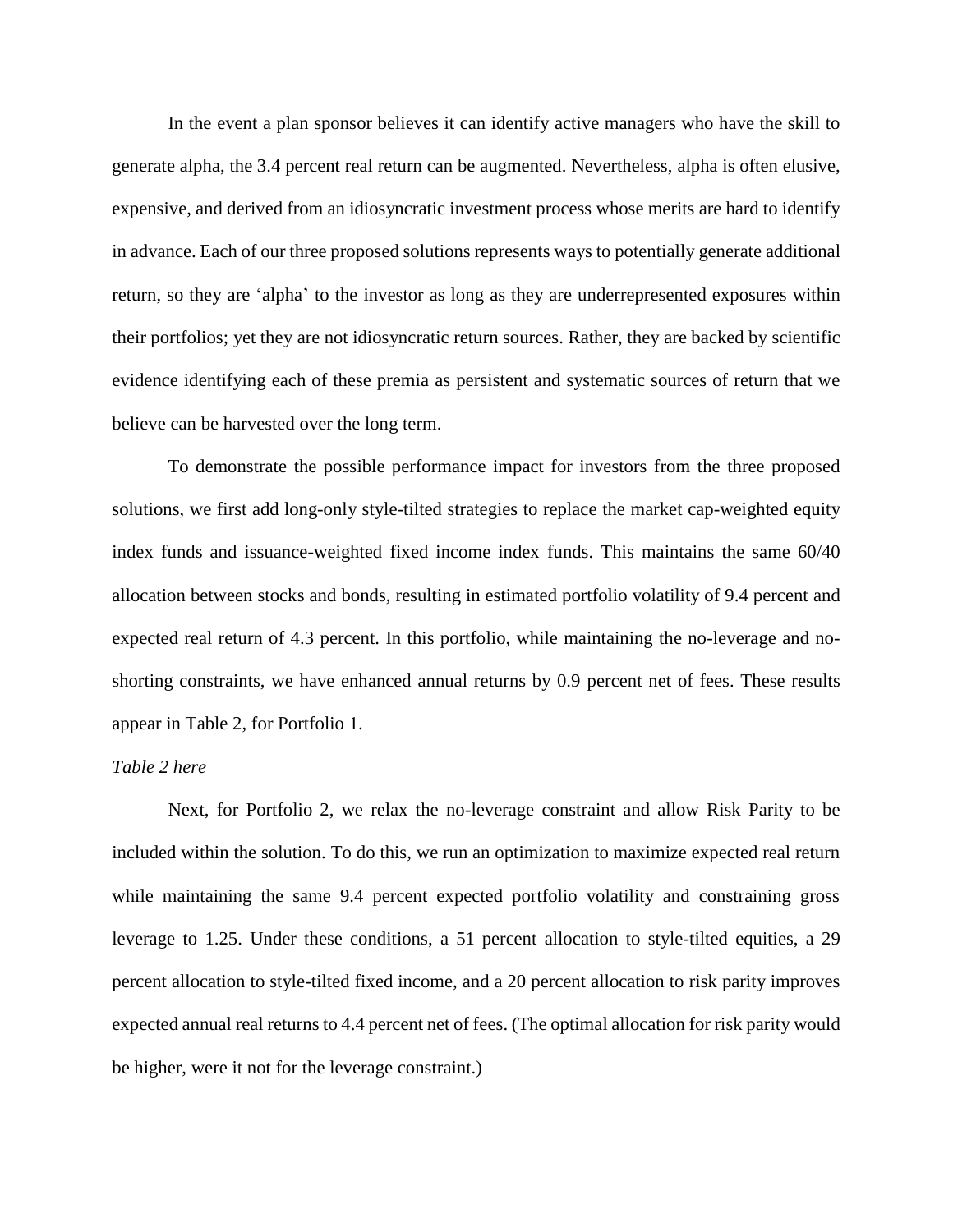For Portfolio 3, we further relax the leverage constraint and also allow for short sales. In addition to risk parity, the alternative risk premia approach is also allowed. To do this, we again run an optimization to maximize expected real returns while maintaining the same 9.4 percent expected portfolio volatility. Portfolio leverage is constrained to 1.5 gross instead of 1.25. The constrained optimal portfolio includes 55 percent style-tilted equities, 26 percent style-tilted fixed income, 11 percent risk parity, and 8 percent alternative risk premia. It generates an expected 4.7 percent annual real return net of fees.

This illustrates in a stepwise fashion how participants may generate incremental return as they seek to finance their future retirement consumption. But constraining the gross leverage to 1.5 of unlevered long assets still produces a return shortfall for those seeking 5 percent real return. The expected returns for our three modified proposals are illustrated in Figure 3.<sup>8</sup>

#### *Figure 3 here*

Accordingly, we propose a fourth portfolio that takes a different approach. Rather than optimize returns while constraining leverage, the optimizer is asked to minimize the use of leverage while solving for a 5 percent expected real return target based on return assumptions. Results in Figure 4 show a portfolio that generates an expected 5 percent real return (by construction), while still staying below embedded gross leverage of 2 (at 1.82). The final asset allocation is 52 percent style-tilted equities, 17 percent style-tilted fixed income, 19 percent risk parity, and 12 percent alternative risk premia. While this portfolio may at first seem materially more risky than the initial portfolio, it is important to keep in mind that the expected portfolio volatility is unchanged, since maintaining the same expected portfolio volatility is a condition of the optimization. A benefit of this approach is that, while portfolio volatility is the same throughout, the sources of that volatility are different and more diversified.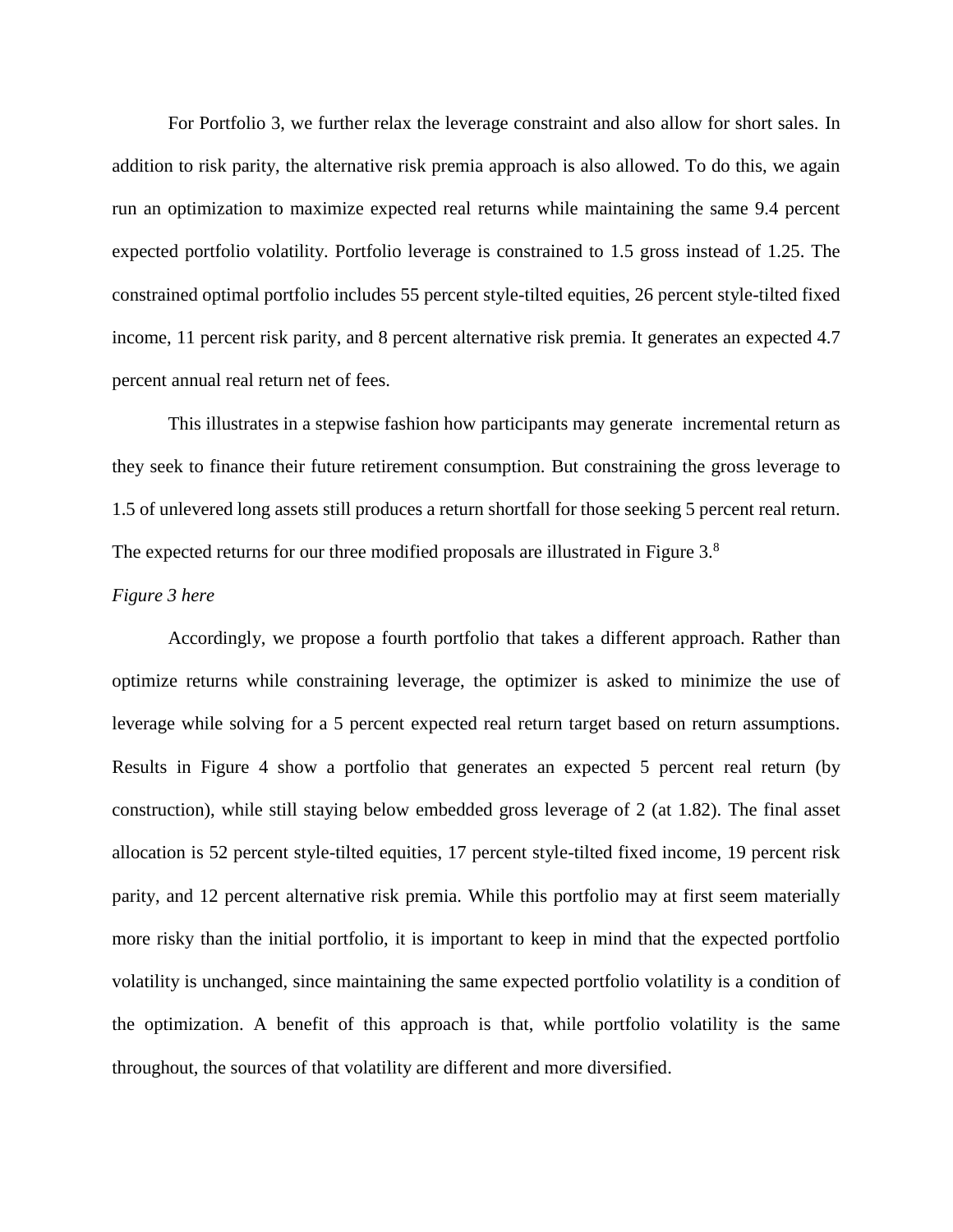## *Figure 4 here*

The top panel of Figure 4 shows that better diversification across strategies results in a higher return for the same level of portfolio volatility as long as leverage is allowed to convert higher risk-adjusted returns into higher raw returns. The bottom panel decomposes portfolio risk by showing the shares of key risk sources for total portfolio volatility (that is, summing up their volatilities and then computing volatility shares, ignoring correlations). In the traditional 60/40 portfolio, equity risk dominates with 80 percent risk share (and higher if we calculate risk contributions including correlations), while equity share of risk falls to 60-66 percent in all other portfolios. Equity risk is replaced by 'alternative risk' from long-only style tilts and long/short alternative risk premia as well as by 'inflation risk' mainly from commodities (in risk parity).

The lesser risk concentration as we move from left to right in Figure 4 improves the portfolio's risk-adjusted return (Sharpe ratio), which we convert to higher expected return through some use of leverage instead of smoothing the ride by lowering portfolio volatility. Even at the same portfolio volatility, the ride may be mildly smoother since higher expected returns should cushion drawdowns, and more balanced risk sources often imply more balanced outcomes across different macroeconomic environments. But the main tradeoff is between the concentrated risk exposure in the conventional equity-dominated portfolio, and the more diversified exposure to many return sources in an approach that involves embedded leverage and shorting to give a bigger role for market-neutral strategies. Any unconstrained mean-variance optimizer will favor portfolios with higher Sharpe ratios and thus the latter choice, even if, in practice, leverage or conventionality constraints keep many investors away from the efficient frontier. Investors who do not tolerate any embedded leverage may still consider Portfolio 1 which provides exposure to historically-rewarded systematic tilts, but does not improve risk diversification as much.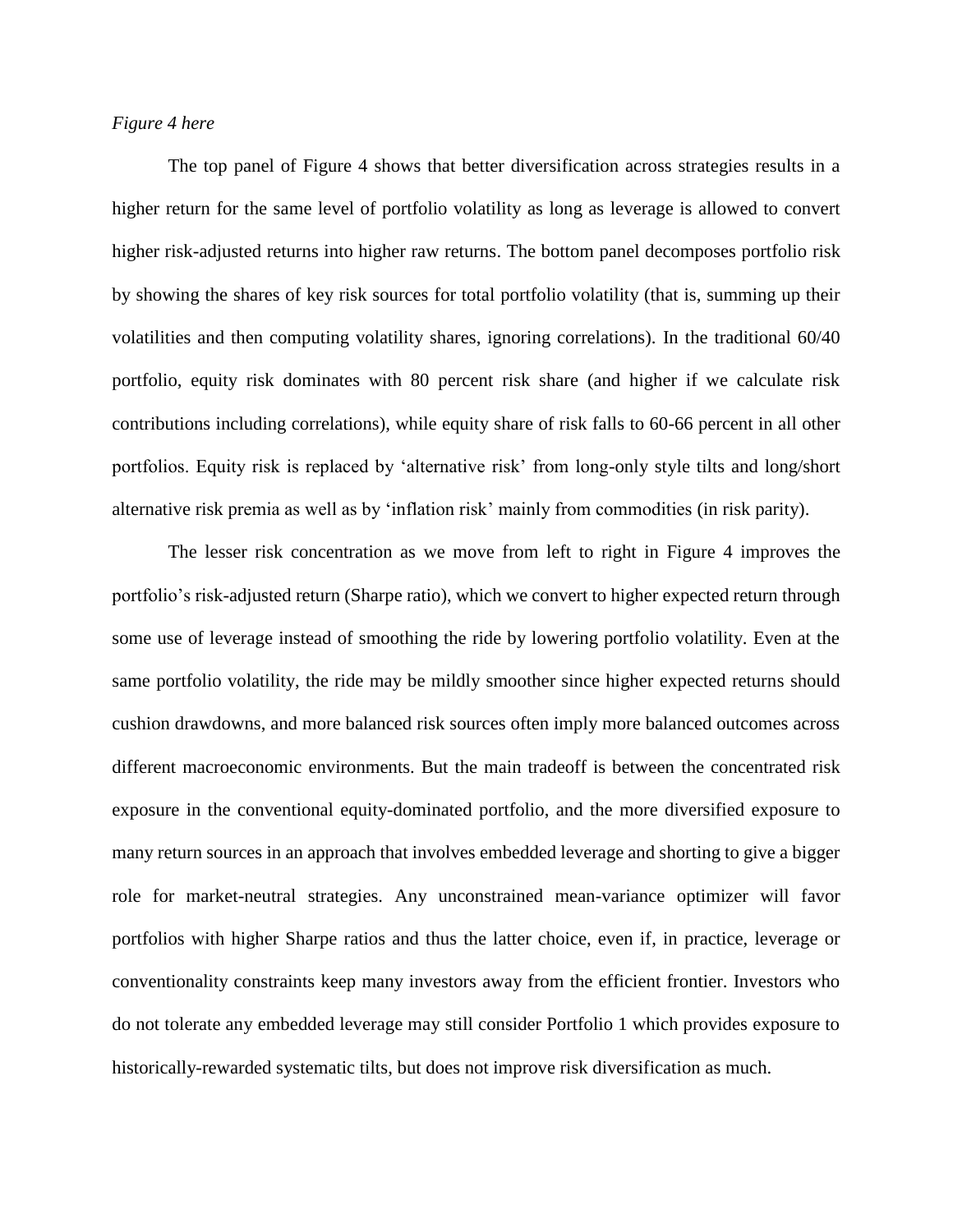Here we leave aside the question of the shape of the glidepath in our proposal: that is, we do not examine how investors should use the diversifying return sources (alternative risk premia and risk parity, with their embedded leverage) over their life cycles. One possibility would be to combine a typical Target Date Fund structure, where the allocations typically shift from stocks to bonds as the saver ages (in this case using style tilted stocks and bonds), with a constant allocation to risk parity and alternative risk premia strategies. Better risk diversification could be especially important when retirement is approaching and the savings pot is large. In fact, one could propose increasing allocations to risk parity and alternative risk premia with age, but the flipside of better risk diversification is greater use of embedded leverage. While we believe that tools like leverage and shorting are intelligent ways to improve retirement portfolio risk-adjusted returns, whether to use them at all and whether to use them more at a later age must depend on investors' beliefs, preferences, and constraints. In practice, investor sophistication and familiarity with the pros and cons of leverage matter.

#### **Other Paths to a Five Percent Solution**

To augment returns today, many DC plans elect more traditional sources of alpha, most frequently in the form of traditional discretionary stock pickers who select securities they judgmentally believe will outperform a selected benchmark. Systematic managers seek to achieve the same goal by applying publicly-known factors (style tilts and alternative risk premia), more proprietary alpha signals, or some combination of the two. Though we are not impartial observers on this topic, the systematic approach has attracted increasing institutional investor interest, reflecting some disappointment in the performance and relatively higher fees of traditional active management.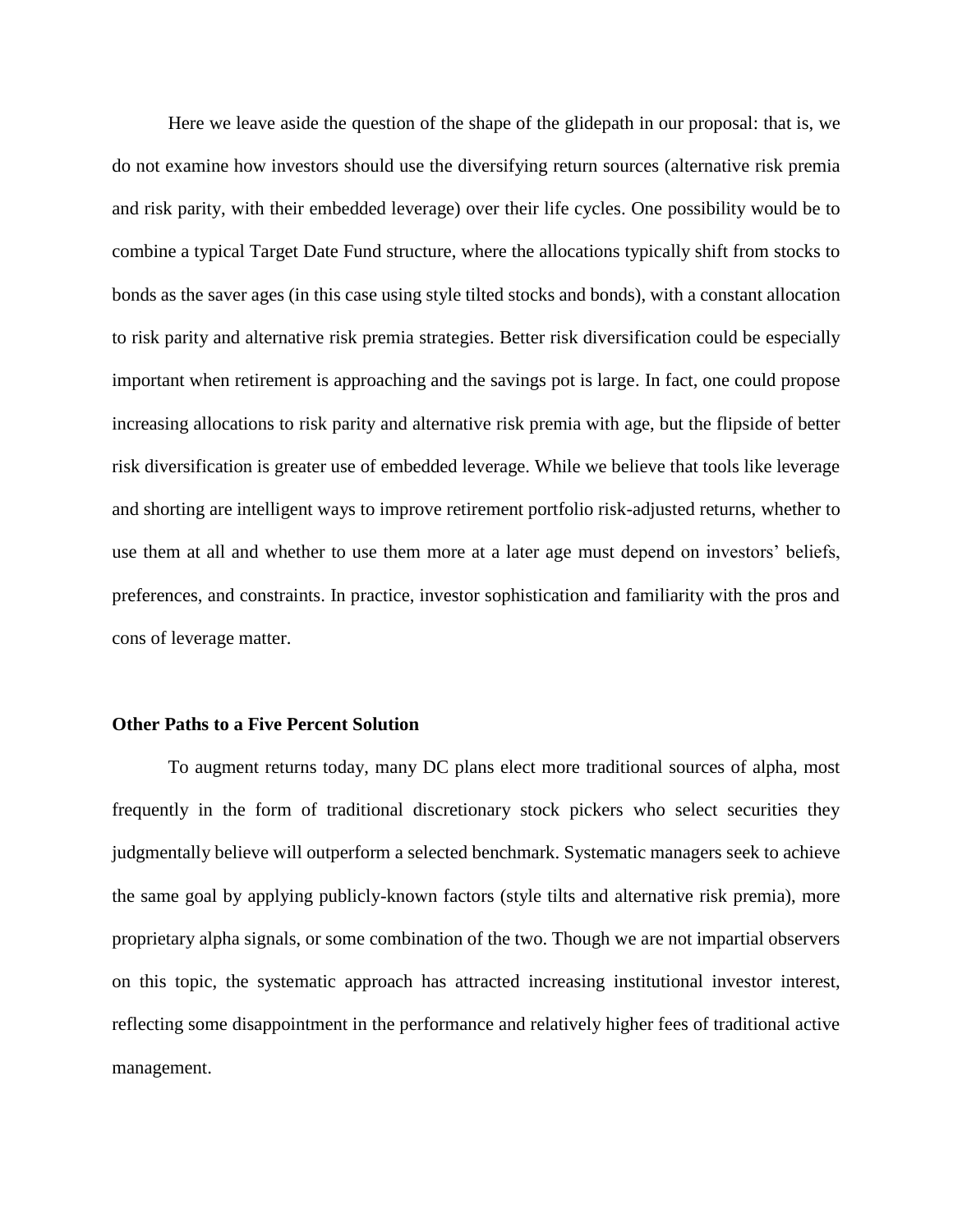For investors willing to relax the leverage and shorting constraints but in a more limited way than required in full market-neutral strategies, relaxed constraint strategies like 130/30 may be an attractive approach. These allow active managers more flexibility to implement their views by taking larger positions in attractive securities and short selling securities that are unattractive, while maintaining a market beta of one. An additional element that may make these types of strategies appealing to DC portfolios is that they are most frequently benchmarked to the same, or largely similar, indices already being used for DC portfolios.

Taking even more conventional risk is another possibility. Given our assumptions, the traditional way to achieve 5 percent real return with passive indices would require an all-equity portfolio throughout the lifecycle: a permanently high and flat glidepath in Target Date Fund jargon. But a meaningful equity market drawdown could then trigger even more ill-timed capitulations than seen in 2008 when investors near retirement held close to 50/50 portfolios.

An additional source of return worth investigating by DC plan sponsors is the illiquidity premium, which is often accessed by institutional investors through private equity investments. Private equity returns mainly reflect a combination of equity premia and illiquidity premia (and hopefully some manager alpha), so they may help boost the returns of a DC portfolio. Yet, unlike risk parity and alternative risk premia strategies, there is limited diversification benefit, especially when returns are adjusted for smoothing. Further, the need for daily pricing and daily liquidity makes implementation challenging within a DC plan.

A logical final question to pose is which investors may be interested in these proposed approaches, acknowledging that they do not have unlimited capacity? It is safe to say that, while these strategies are transparent and well documented, they are not easily understood by the layperson. These strategies are probably most appropriate for institutional DC plans with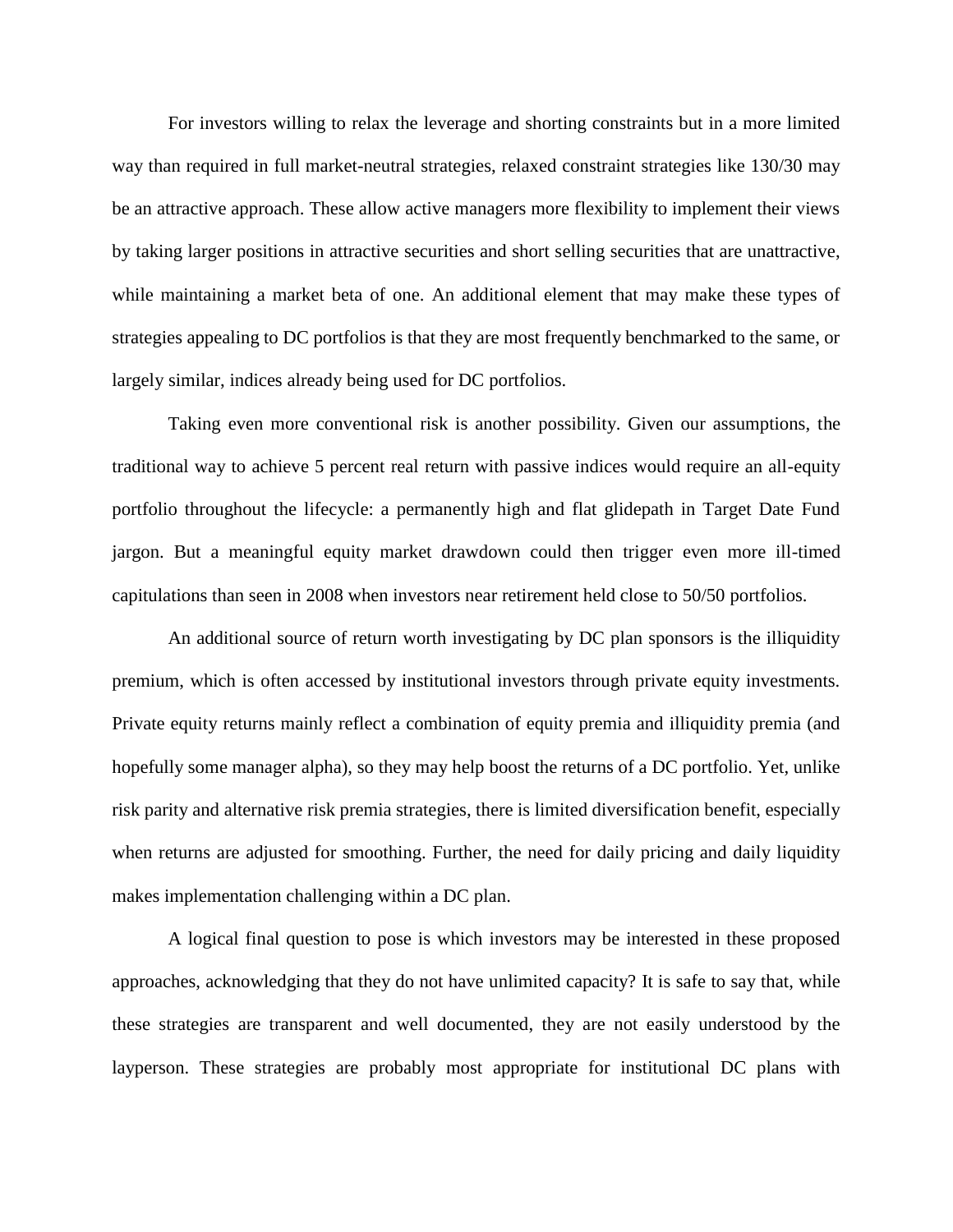experience in underwriting complex investments, access and skill to identify the most competent managers, and scale to negotiate appropriate terms including fees.

#### **Conclusion**

In a world of low expected returns and inadequate savings, generating sufficient postretirement income is difficult. DC plan sponsors have taken steps in recent years to boost saving levels, yet saving rates have remained stubbornly stable. And with greater longevity and lower expected market returns, it is unlikely that these changes will be sufficient to fund a secure retirement. Accordingly, it is logical to look for ways to enhance portfolio return.

By taking advantage of decades of experience and theory, it appears that expected returns can be boosted to cover participants' post-retirement needs. Doing so may not require increasing total portfolio risk, but it does require taking more intelligent risk and relaxing self-imposed constraints. We have shown that the prudent use of leverage, derivatives, and shorting can lead to portfolios that may deliver the required rate of 5 percent real return, without increasing the expected volatility of the portfolio. Further, this portfolio is more diversified across various systematic return sources, which may lead to more consistent performance across different economic environments and therefore better enable the investor to weather tough times.

#### **Acknowledgements**

The authors thank Jordan Brooks and Rodney Sullivan as well as the Pension Research Council Symposium participants in Philadelphia (May 4-5, 2017), for helpful comments, and Max Freccia for excellent research assistance.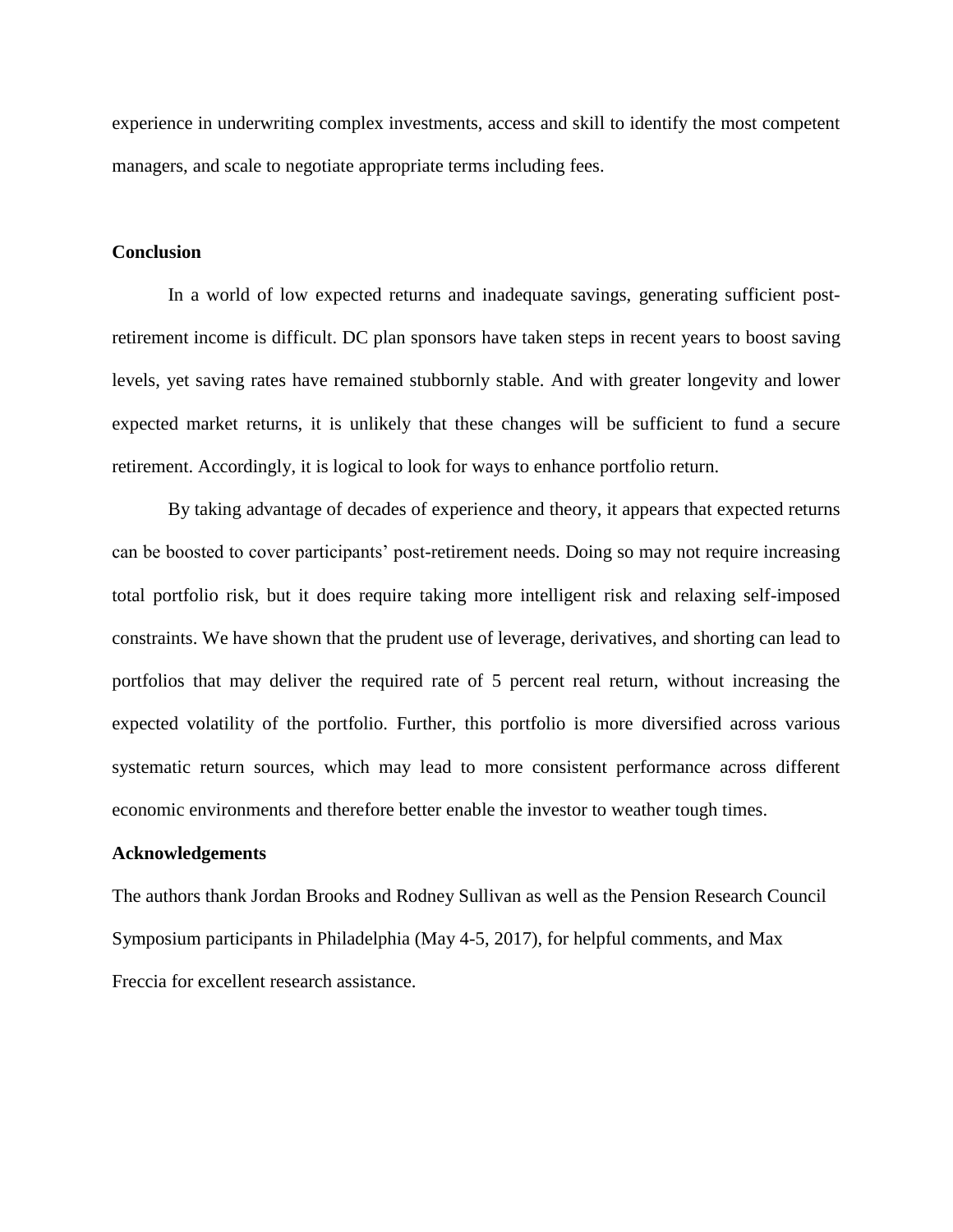## **References**

- AQR Capital Management (2016). 'Alternative Thinking: Style Investing in Fixed Income,' AQR White Paper. Greenwich, CT: AQR.
- Asness C., D. Kabiller, and M. Mendelson (2010). 'Using Derivatives and Leverage to Improve Portfolio Performance,' Investors Archive, *Institutional Investor.* May 13: http://www.institutionalinvestor.com/Article/2486929/Investors-Archive/Using-Derivatives-and-Leverage-To-Improve-Portfolio-Performance.html#.WYtB9-mQyUk
- Asness C., A. Ilmanen, R. Israel, and T. Moskowitz (2015). 'Investing with Style,' *Journal of Investment Management*, (13)1: 27-63.
- Berkowitz, D. B., A. S. Clarke, and K. J. DiCiurcio (2018). 'Getting More from Less in Defined Benefit Plans: Three Levers for a Low-Return World,' in R. Clark, R. Maurer, and O. S. Mitchell (eds), *How Persistent Low Returns Will Shape Saving and Retirement*. Oxford, UK: Oxford University Press, pp. xxx-xxx.
- Blanchett, D., M. Finke, and W. Pfau (2018). 'Low Returns and Optimal Retirement Savings,' in R. Clark, R. Maurer, and O. S. Mitchell (eds), *How Persistent Low Returns Will Shape Saving and Retirement*. Oxford, UK: Oxford University Press, pp. xxx-xxx.
- Cahill, K.E. and J. F. Quinn (2018). 'Challenges and Opportunities of Living and Working Longer,' in R. Clark, R. Maurer, and O. S. Mitchell, eds., *How Persistent Low Returns Will Shape Saving and Retirement*. Oxford, UK: Oxford University Press, pp. xxx-xxx.
- Dhillon J., A. Ilmanen, and J. Liew (2016). 'Balancing on the Life Cycle: Target Date Funds Need Better Diversification,' *Journal of Portfolio Management*. 42(4): 12-27.
- Frazzini A., R. Israel, T. Moskowitz, and R. Novy-Marx (2013). 'A New Core Equity Paradigm,' AQR Capital Management White Paper. Greenwich, CT: AQR Capital Management.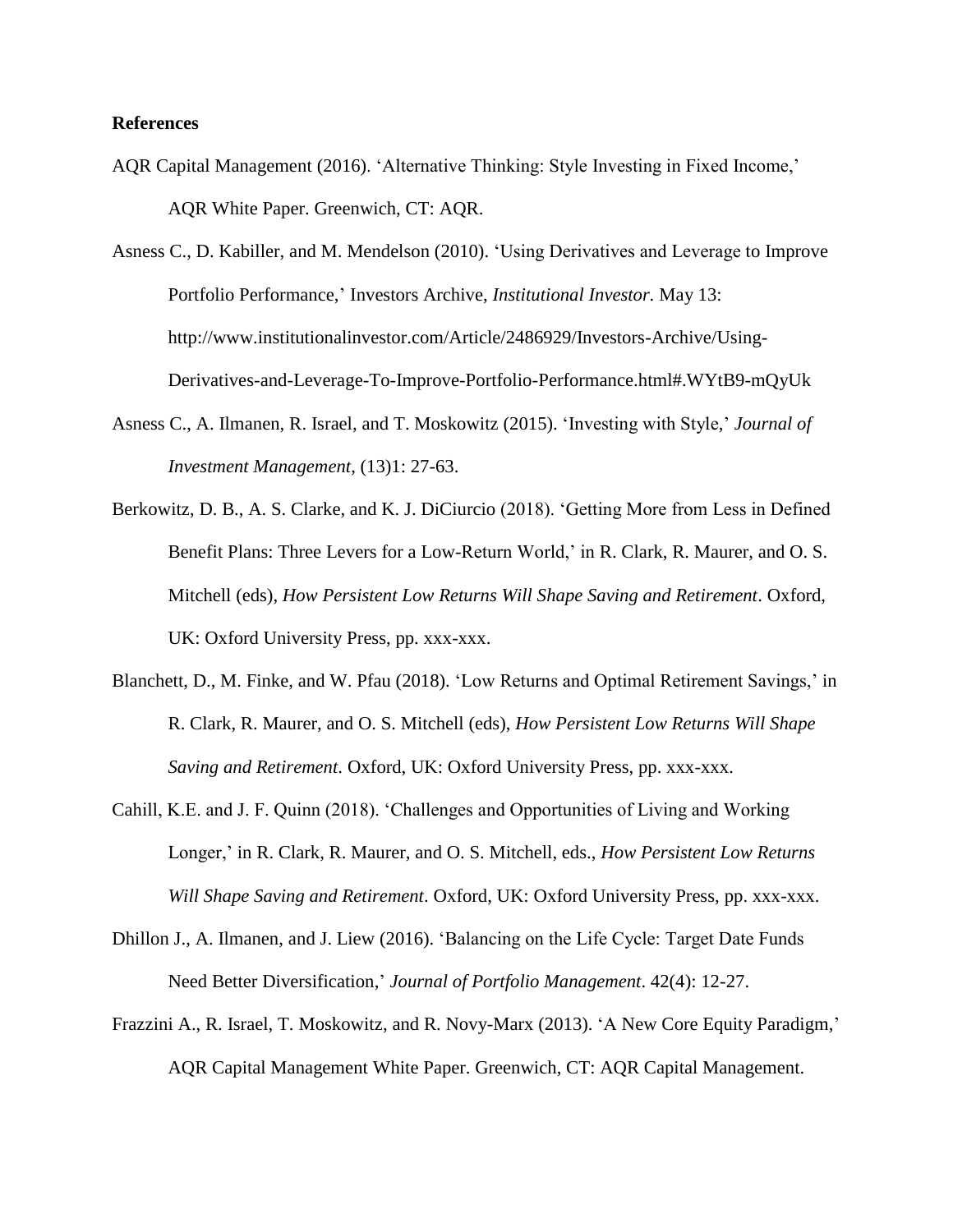- Hurst B., B. Johnson, and Y. Ooi (2010). 'Understanding Risk Parity.' AQR Capital Management White Paper. Greenwich, CT: AQR Capital Management.
- Ilmanen A., D. Kabiller, L. Siegel, and R. Sullivan (2017). 'Defined Contribution Retirement Plans Should Look and Feel More Like Defined Benefit Plans,' *Journal of Portfolio Management*, 43(2): 61-76.
- Ilmanen, A., T. Maloney, and A. Ross (2014). 'Exploring Macroeconomic Sensitivities.' *Journal of Portfolio Management,* 40(3): 87-99.
- Ilmanen A., M. Rauseo, and L. Truax (2016). 'How Much Should DC Savers Worry about Expected Returns?' *Journal of Retirement*, 4(2): 44-53.
- Morningstar (2017). *2017 Target Date Landscape*. Chicago, IL: Morningstar. https://corporate1.morningstar.com/ ResearchLibrary/article/803362/2017-target-datefund-landscape/
- Moskowitz T., Y. Ooi, and L. Pedersen (2012). 'Time Series Momentum,' *Journal of Financial Economics*, 104(2): 228-250.
- Vanguard (2016). *How America Saves 2016, Vanguard 2015 Defined Contribution Plan Data*. Malvern, PA: Vanguard.

https://pressroom.vanguard.com/nonindexed/HAS2016\_Final.pdf

- Wurtzel M. (2015). 'From Academia to Plan Design.' *Pensions and Investments,* October 19: http://www.pionline.com/article/20151019/PRINT/151019912/from-academia-to-plandesign.
- Zhou, G. (2010). 'How Much Stock Return Predictably Can We Expect from an Asset Pricing Model?' *Economic Letters*, 108(2010), 184-186.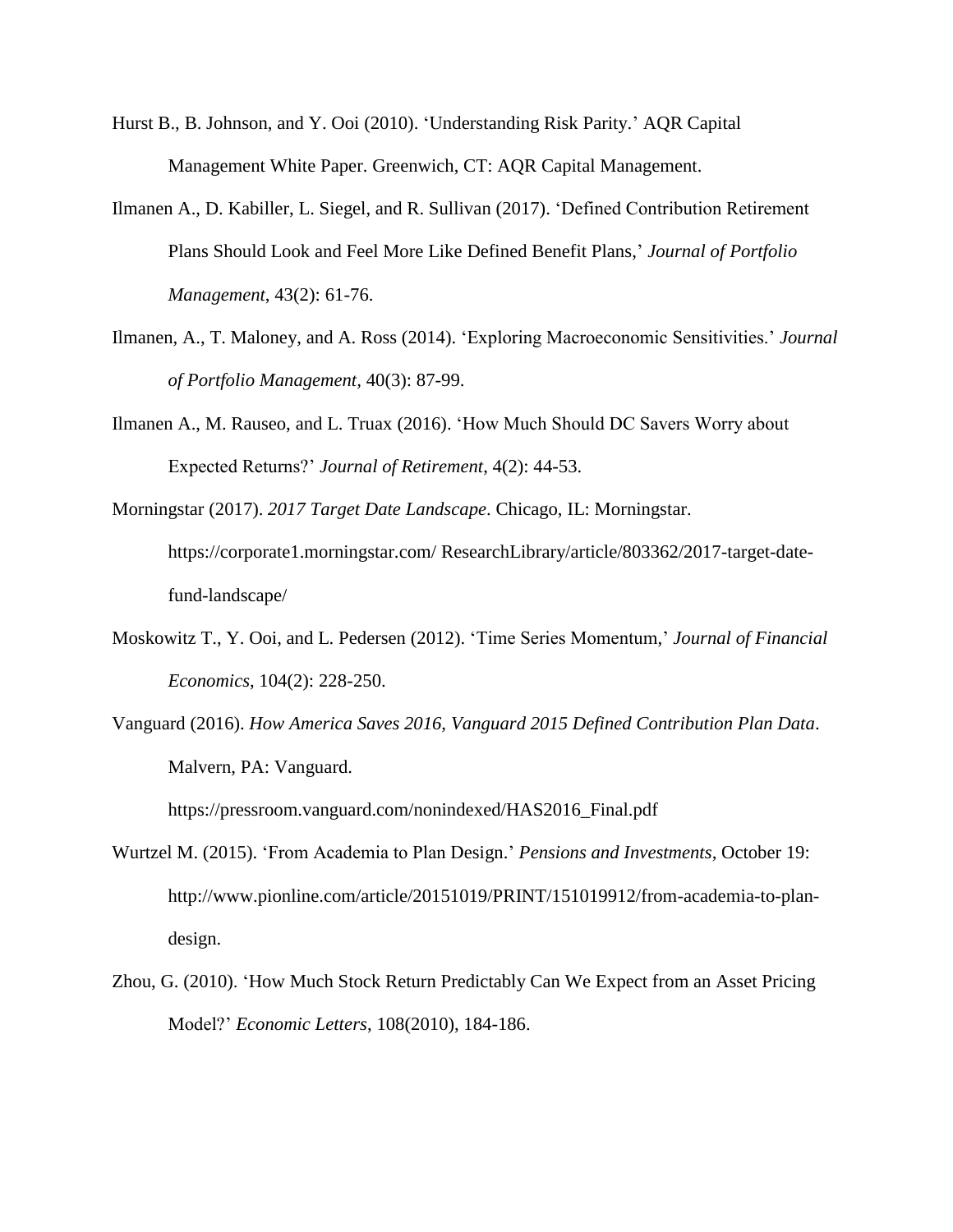#### **Endnotes**

<sup>1</sup> See Ilmanen et al. (2016) for details. The most important auxiliary assumptions include 30 percent of the replacement ratio coming from savings outside the DC plan (say, from social security or home ownership), and real income growing by 2% p.a. over a 40-year working life (reflecting both per-capita economic growth and wage growth from increasing experience/seniority).

 $2$  We say at least 15 percent since this coincides with the median required savings rate. The mathematics of median indicates that 50 percent of the time the 15 percent savings rate will provide sufficient retirement income. Savers who want to self-insure against worse market outcomes than the base case in a low expected return world may need to save closer to 20 percent of their income. Thus, it is arguably better to think of 15 percent as a floor than as a target.

 $3$  This is an estimate that depends on assumptions used. In Ilmanen et al. (2016), we found that the broad conclusions were robust using a simple 60/40 portfolio or a more complex portfolio evolving along the typical Target Date Fund glidepaths used by the largest providers, as well as a reasonable range of auxiliary assumptions. Blanchett et al. (2018) explore the impact of expected return levels, as well as other parameters, on required savings rates and find comparable central estimates to ours.

 $4$  For more details see Berkowitz et al. (2018).

<sup>5</sup> Other strategies, including those suggested below, can help only a subset of investors. The fact that a market cap-weighted stock/bond portfolio does not offer 5 percent real return today means that, if subjective expectations remain anchored at such high levels, most investors will be disappointed in the future. And it is hardly clear that DC savers as a group will be in the subset earning above-market returns through more risky or more intelligent choices.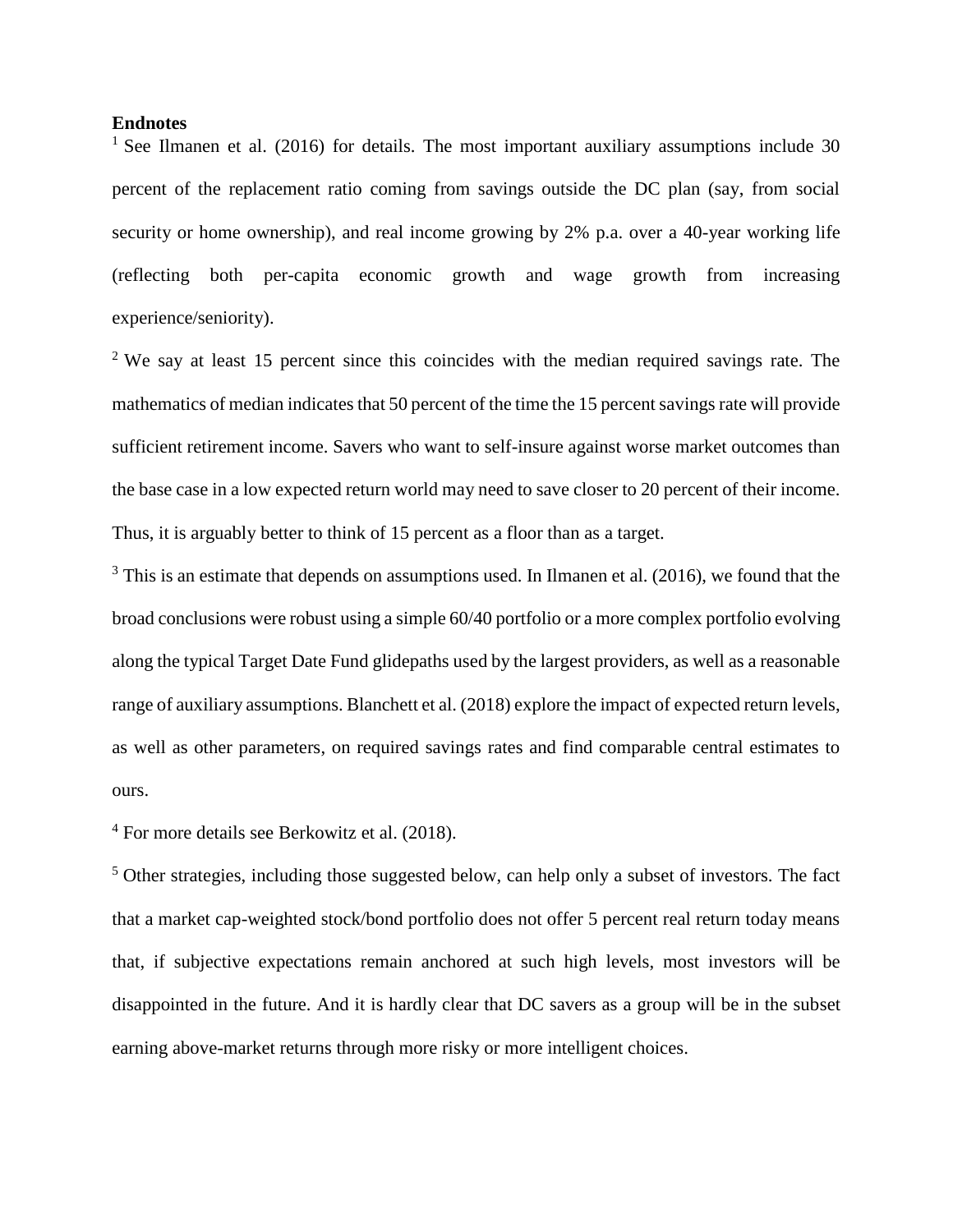<sup>6</sup> While DC plan sponsors have been averse to leverage, it is rarely a binding constraint. For example, many DC plans use mutual funds as the underlying investment vehicle, and regulations do allow mutual funds to utilize leverage even though many do not. Some of the best-known fixed income mutual funds have long advocated and taken advantage of leverage as a portfolio management tool.

 $7$  For example, assuming a salary growth of 2 percent, a savings rate of 9 percent, and a glidepath that gradually de-risks from 90 percent equities to 50 percent equities over 40 years, a real return assumption of 5 percent for stocks and 1 percent for bonds results in a dollar-weighted equity allocation of 62 percent, on average.

<sup>8</sup> Even a 5 percent solution does not quite get us to 9 percent savings rate being sufficient, though it is close. In reality, some further increases in savings or reduced expectations of retirement security will be needed. (Also recall from our discussion of Figure 2 that for the next decade we expect baseline DC portfolio real returns below 3 percent, not 3.5 percent, so the prospect of any portfolio reaching 5 percent real return over this period is lower.)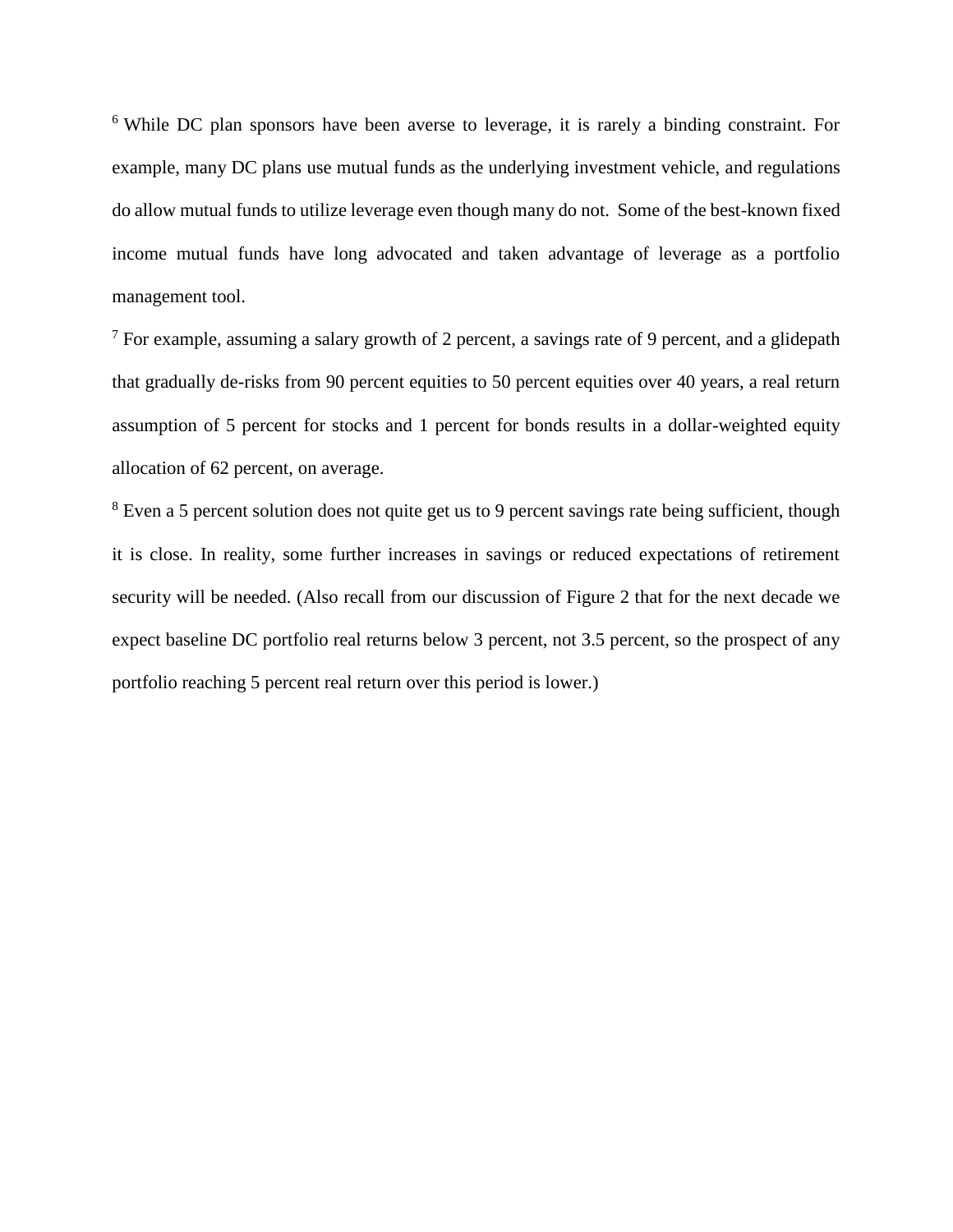

**Figure 1.** Savings rate required for 75 percent income replacement in a range of market environments.

*Source:* AQR and authors' calculations. This assumes investment in a stock/bond glidepath, which transitions from a 90/10 stock/bond mix to a 50/50 split at retirement over a 40 year working period. Average contribution and employer match statistics (total savings rate) is according to the Cerulli Retirement Markets Report 2015.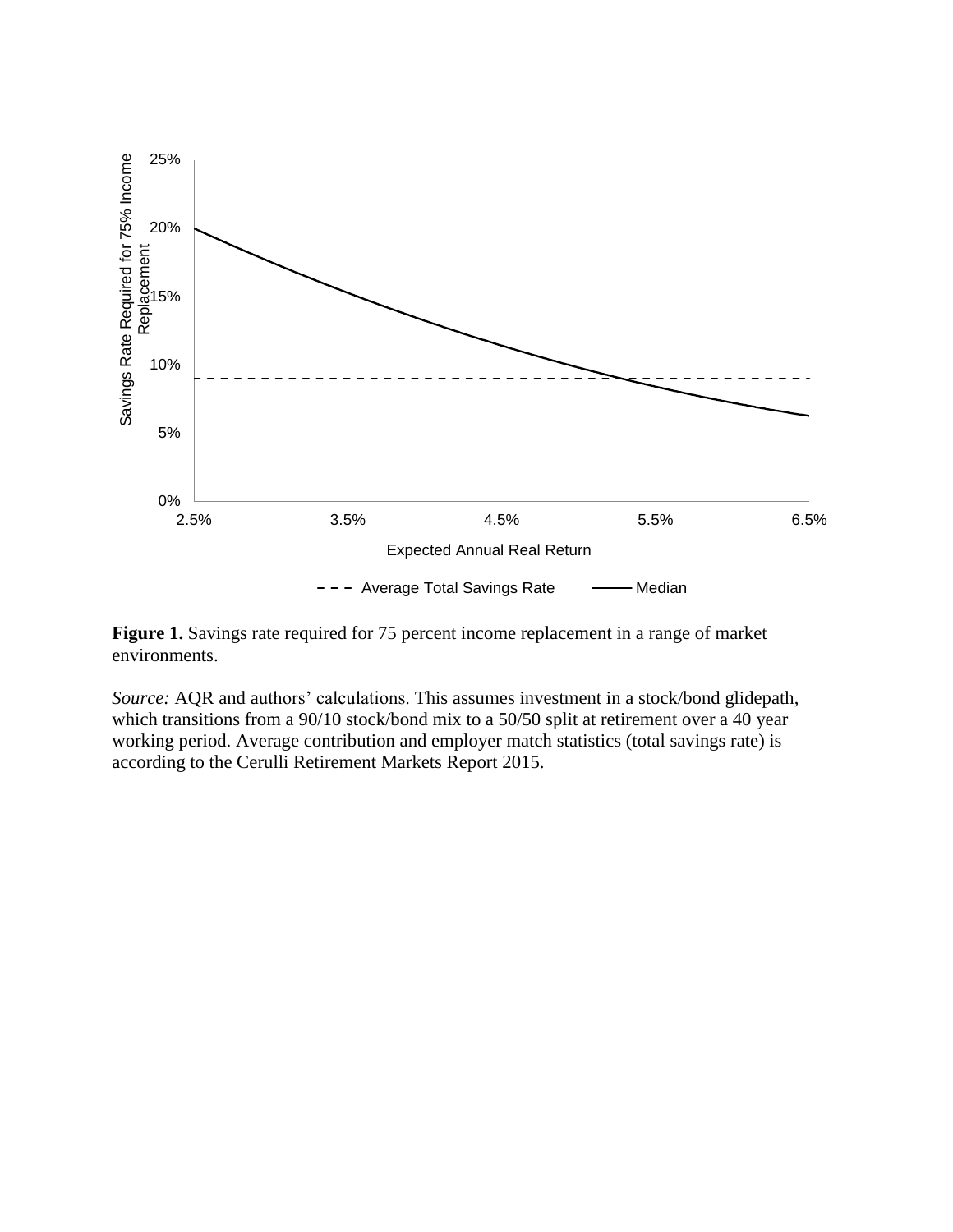

**Figure 2.** Expected return of US 60/40 stock/bond portfolio, January 1900-March 2017.

*Source:* AQR, authors' calculations, Bloomberg, Robert Shiller's web site, Kozicki-Tinsley (2006), Federal Reserve Bank of Philadelphia, Blue Chip Economic Indicators, Consensus Economics, Morningstar. Prior to 1926, stocks are represented by a reconstruction of the S&P 500 available on Robert Shiller's web site which uses dividends and earnings data from Cowles and associates, interpolated from annual data. After that, stocks are the S&P 500. Bonds are represented by long-dated 10 year Treasuries.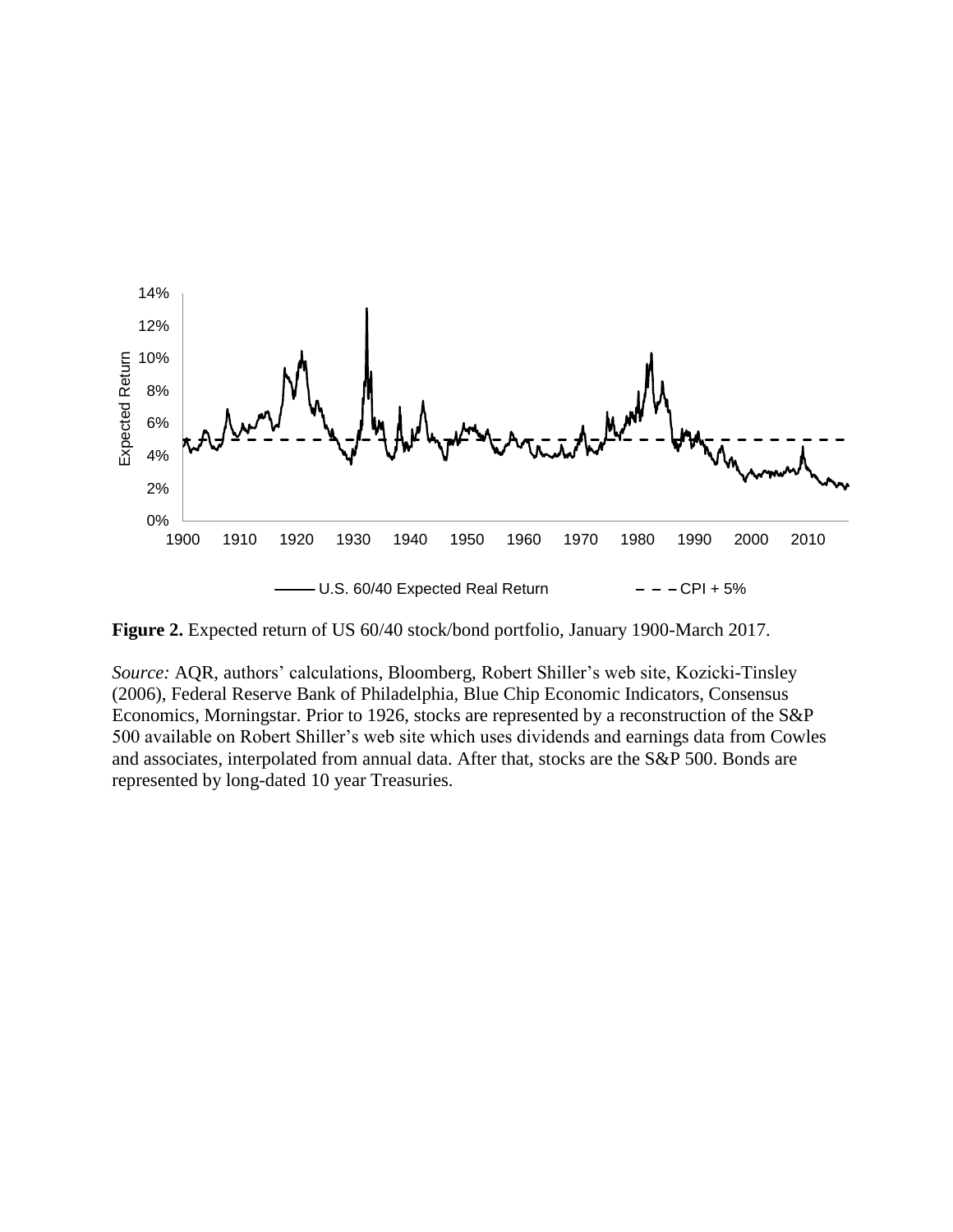

**Figure 3.** Expected real returns versus return target.

*Source:* AQR and authors' calculations.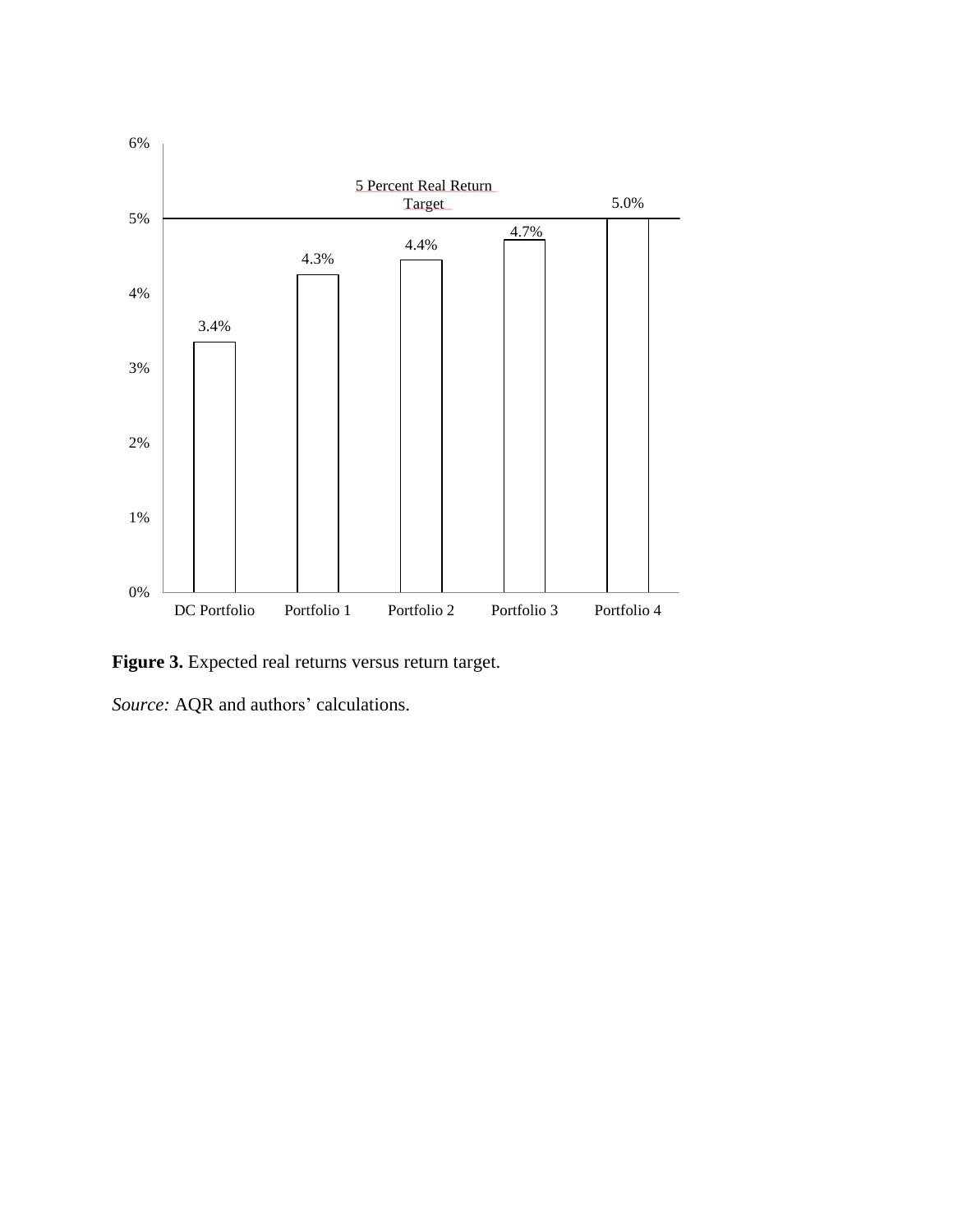

**Figure 4.** Expected return and risk of different portfolios and their portfolio risk allocation. *Source:* AQR and authors' calculations.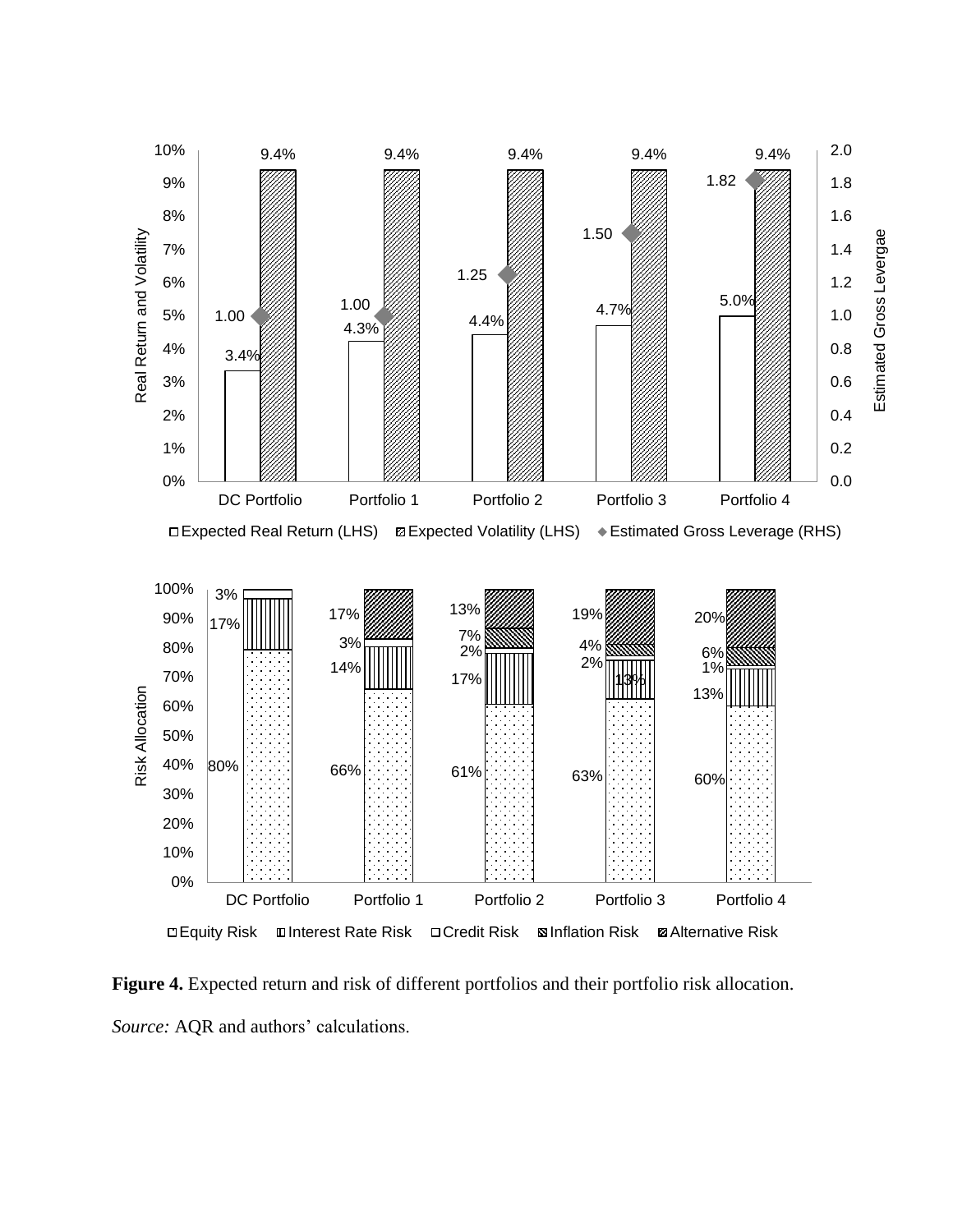|                                  | <b>Net Real</b><br>Return<br>$(\%)$ | Expected<br>Volatility<br>$(\%)$ | Net Sharpe<br>Ratio | Fees<br>(%) |
|----------------------------------|-------------------------------------|----------------------------------|---------------------|-------------|
| <b>Global Equity</b>             | 4.95                                | 15.0                             | 0.33                | 0.05        |
| Global Fixed Income              | 0.95                                | 5.0                              | 0.19                | 0.05        |
| Global Style-Tilted Equity       | 5.95                                | 15.0                             | 0.40                | 0.35        |
| Global Style-Tilted Fixed Income | 1.70                                | 5.0                              | 0.34                | 0.25        |
| <b>Risk Parity</b>               | 4.60                                | 10.0                             | 0.46                | 0.40        |
| <b>Alternative Risk Premia</b>   | 6.20                                | 9.0                              | 0.69                | 1.10        |

**Table 1.** Asset classes and investment strategies assumptions

*Notes:* 

Expected Sharpe ratio assumes zero real rate for cash, thus is the ratio of expected real return (net of fees) to expected volatility.

*Source:* AQR and authors' calculations. Expected real return assumptions are based on yieldbased estimates for equities and bonds and for alternative risk premia and style tilts a combination of discounted hypothetical performance and judgment. For cash, we assume a 0% real return, reflecting the current low-yield environment with some expectation of normalization. Volatilities are based on hypothetical and proxy index performance, rounded. Global Equity is based on the MSCI World Index (cap-weighted); Global Fixed Income is based on the Barclays Global Aggregate Index (hedged); Global Style-Tilted Equity is based on the MSCI World Index (style-tilted); Global Style-Tilted Fixed Income is based on the Barclays Global Aggregate Index (hedged, style-tilted); Risk Parity is based on a global risk parity strategy comprised of equity, interest rate and inflation risk; Alternative Risk Premia is based on a hypothetical multi-asset long/short style strategy.